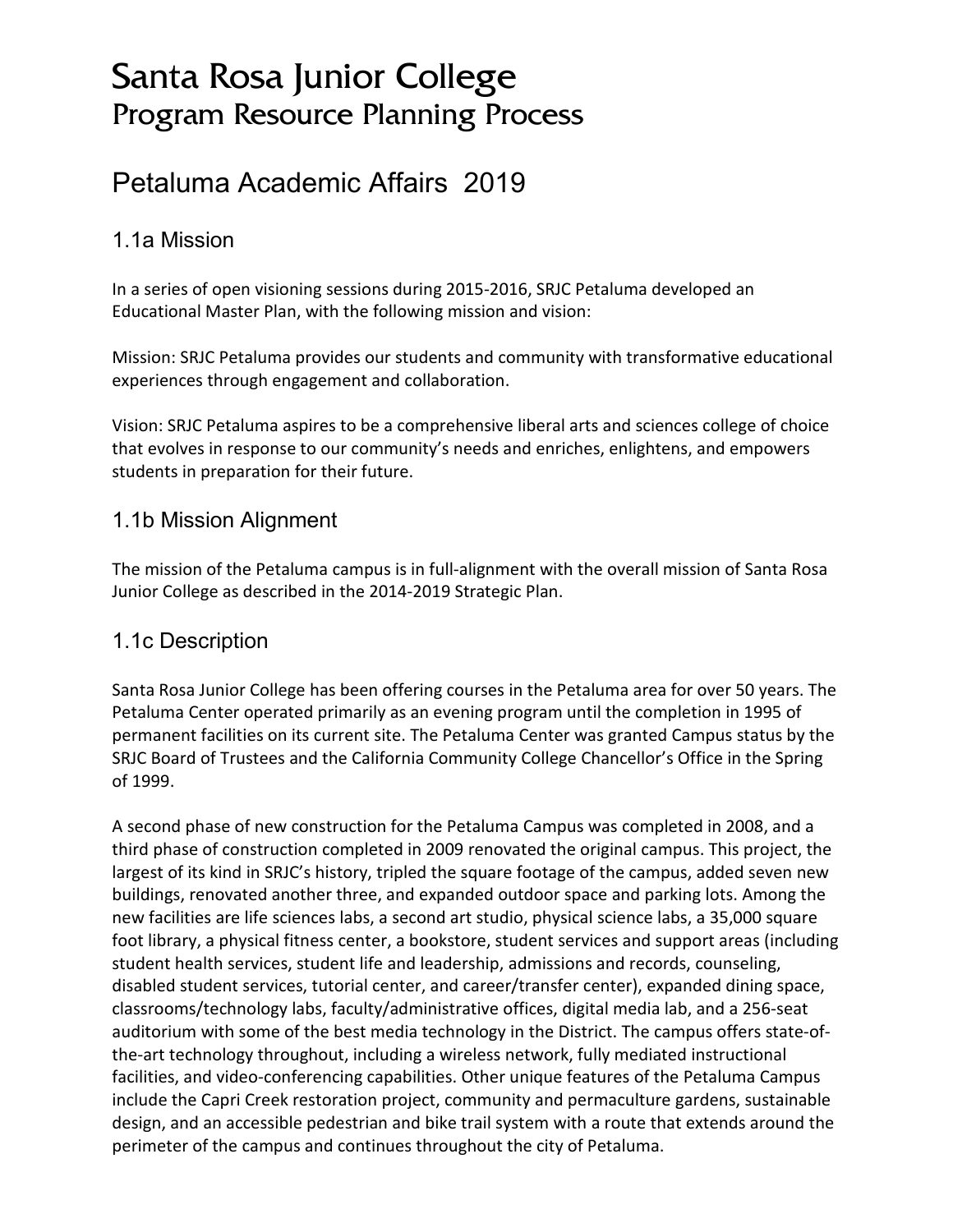Each semester students enroll in approximately 350 course sections in nearly 60 disciplines, including 30 majors and certificates as well as all of the courses necessary for transfer to UC, CSU, or to complete SRJC's general education requirements. Instructional offerings include a full complement of General Education courses and 20+ transfer majors, a state of the art Film Studies program that includes a Cinema Series and Digital Film Production classes, Fitness Nutrition and Health certificate, Veterinary Technology, Digital Media Audio, CISCO certification in CCNA, IT Support, and Water and Wastewater Utility Operations certificates. The campus is also home to SRJC's Gateway to College Academy, a middle college program for students earning college credits while working towards a high school diploma. Our House Intercultural Center hosts cultural and educational events that engage the community year-round, including the annual We the Future Social Justice Conference. Petaluma Campus opens its doors to the community every October for LumaFest, the annual education fair and open house. This beautiful campus is located only 35 miles north of San Francisco.

Unduplicated headcount on the Petaluma Campus doubled (from 3,438 to 5,660) since the campus opened on its current site in 1995 until 2011. Full-time equivalent students (FTES) increased 13% from 2234 in 2005/06 to 2,998 in 2011/12. Schedule reductions due to the state budget crisis reduced courses sections on the campus by 35% from a high of 487 in fall 2009 to 319 in spring 2013. Further enrollment decline has been fueled by a robust economy (with a 2.4 percent unemployment rate in 2018), migration out of Sonoma County due to housing stock lost in the 2017 fires, student demand for online education, and schedule reductions due to SRJC budget constraints. SRJC Petaluma currently enrolls nearly 4,500 students in credit and non-credit courses both day and evening classes, which yields about 900 FTES each semester (see Chart 1). With 42 full-time faculty in residence, and more than 170 adjunct faculty teaching each semester, our Full-time Equivalent Faculty (FTEF) has gotten more productive over time, yielding more FTES per FTEF (see Chart 2).

Chart 1: Annual FTES by Petaluma n

Chart 2: Annual FTEF by Petaluma Location

#### 1.1d Hours of Office Operation and Service by Location

SRJC Petaluma Tutorial and Writing Center -

Fall & Spring Semesters: Mon-Tues-Wed: 9:30am-7pm, Thurs: 9:30am-6pm, Fri: 10:30am-4pm

First 6 weeks of Summer Session: Mon-Thurs; 9am-1pm & 2-5pm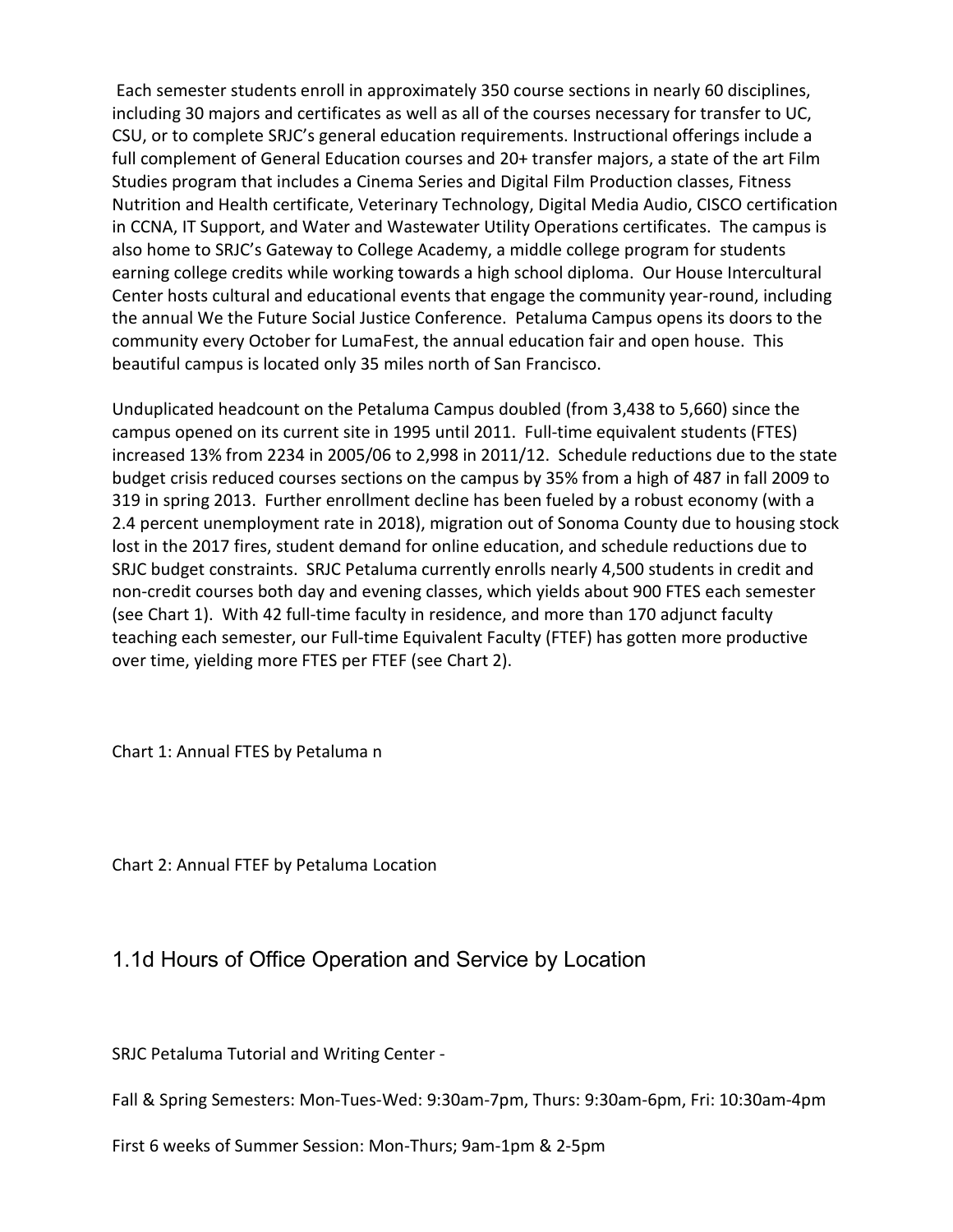l staff are onsite from 5:00 am until10:30 pm Monday through Thursday and until 8:30 pm on Friday. The chart below shows the general hours of operation for departments and services on campus.

SRJC Petaluma Tutorial and Writing Center -

Fall & Spring Semesters: Mon-Tues-Wed: 9:30am-7pm, Thurs: 9:30am-6pm, Fri: 10:30am-4pm

First 6 weeks of Summer Session: Mon-Thurs; 9am-1pm & 2-5pm

l staff are onsite from 5:00 am until 10:30 pm Monday through Thursday and until 8:30 pm on Friday. The chart below shows the general hours of operation for departments and services on campus.

#### PETALUMA CAMPUS DEPARTMENTAL HOURS OF OPERATIONS 2012/2013

| DEPARTMENT/AR            | <b>MONDAY</b>      | <b>TUESDAY</b>      | <b>WEDNESDAY</b>   | <b>THURSDAY</b>    | <b>FRIDAY</b>      | <b>SATURDAY</b> |  |
|--------------------------|--------------------|---------------------|--------------------|--------------------|--------------------|-----------------|--|
| EА                       |                    |                     |                    |                    |                    |                 |  |
|                          | 8am-1:00pm &       | 8am-1:00pm          | 8am-1:00 &         | 8am-1:00pm &       | 8am-12:00pm        | Closed          |  |
| A & R                    | 2pm-5:00pm         | & 2pm-<br>5:00pm    | 2-7:00pm           | 2pm-5:00pm         |                    |                 |  |
| Accounting               | 8am-4pm            | $8-11am$            | $8-11am$           | $8-11am$           | Closed             | Closed          |  |
| Administration           | 8am-5pm            | 8am-5pm             | 8am-5pm            | 8am-5pm            | 8am-5pm            | Closed          |  |
| <b>Business Services</b> | 8am-4pm            | 8am-4pm             | 8am-4pm            | 8am-4pm            | 8am-4pm            | Close           |  |
| Courtyard                | 7am-8pm            | 7am-8pm             | 7am-8pm            | 7am-8pm            | 8am-1:30pm         | Closed          |  |
| Café/Student             |                    |                     |                    |                    |                    |                 |  |
| Center                   |                    |                     |                    |                    |                    |                 |  |
| Career Resource          | 8:30am-4:30pm      | $8:30am -$          | Closed             | Closed             | Closed             | Closed          |  |
| Center/Student           |                    | 4:30 <sub>pm</sub>  |                    |                    |                    |                 |  |
| Employment               |                    |                     |                    |                    |                    |                 |  |
| <b>College Skills</b>    | 9am-12pm           | 9am-12pm &<br>6-9pm | 9am-12pm           | 9am-12pm           | Closed             | Closed          |  |
| Counseling/Transf        | 8am-5pm            | 8am-5pm             | 8am-7pm            | 8am-1pm            | 8am-1pm            | Closed          |  |
| er Center                |                    |                     |                    |                    |                    |                 |  |
|                          | 8am-12pm & 1-      | 8am-12pm &          | 8am-12pm &         | 8am-12pm & 1-      | 8am-12pm &         | Closed          |  |
| <b>DRD</b>               | 5pm                | $1-5pm$             | $1-5pm$            | 5pm                | 12:30-4pm          |                 |  |
| <b>Facilities</b>        | $7:00am -$         | $7:00am -$          | $7:00am -$         | $7:00am -$         | $7:00am -$         | Closed          |  |
| Operations               | 5:00 <sub>pm</sub> | 5:00 <sub>pm</sub>  | 5:00 <sub>pm</sub> | 5:00 <sub>pm</sub> | 5:00 <sub>pm</sub> |                 |  |
| <b>Financial Aid</b>     | 8am-5pm            | 8am-5pm             | 10am-7pm           | 8am-5pm            | Closed             | Closed          |  |
| <b>Health Services</b>   | 8am-5pm            | 8am-5pm             | 8am-7pm            | 8am-5pm            | Closed             | Closed          |  |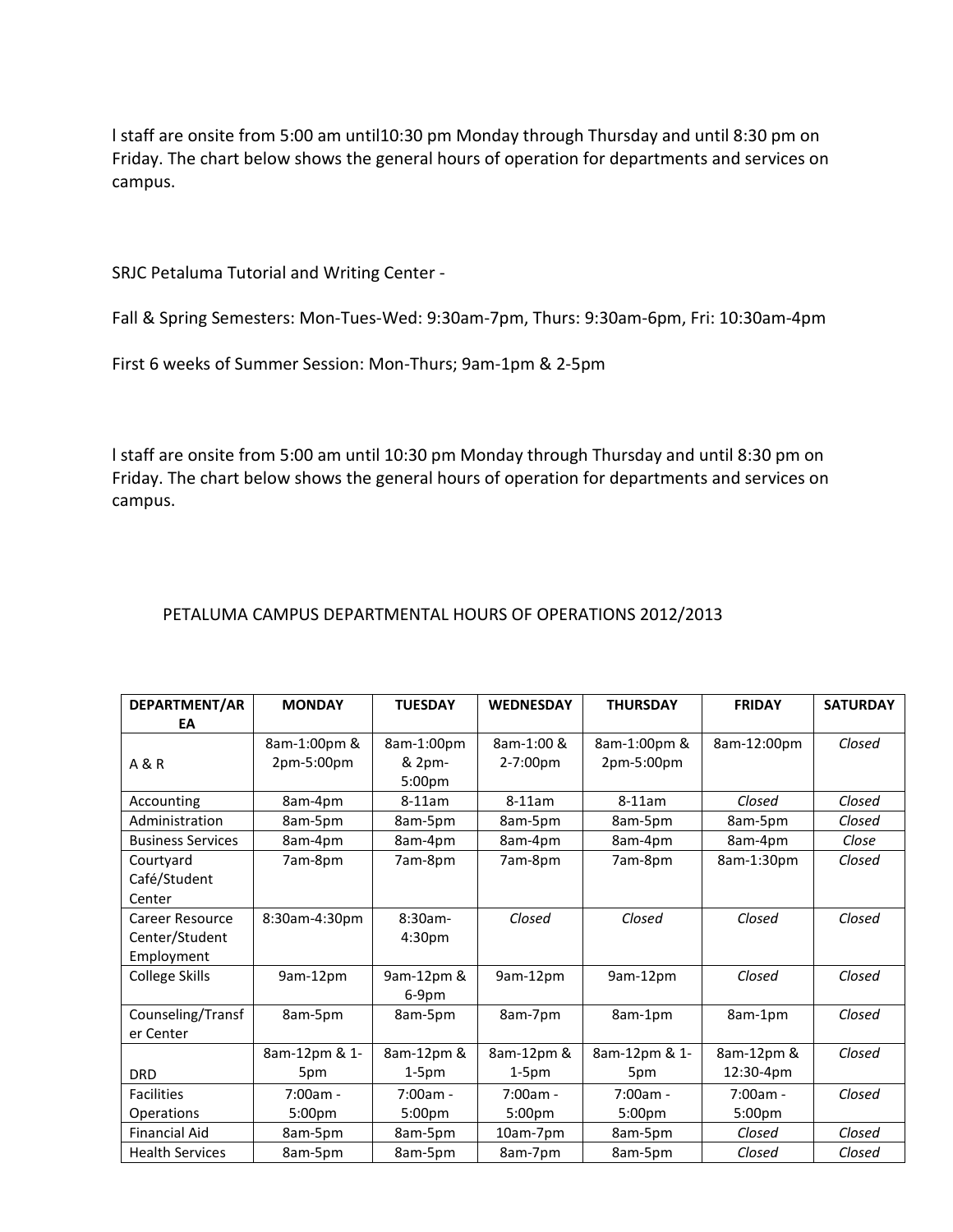| Instructional          | 8am -8pm      | 8am -8pm           | 8am -8pm           | 8am -8pm      | 8am -8pm           | Closed   |
|------------------------|---------------|--------------------|--------------------|---------------|--------------------|----------|
| Computing              |               |                    |                    |               |                    |          |
| Support                |               |                    |                    |               |                    |          |
|                        | 8am-12noon    | 8am-12noon         | 8am-12noon         | 8am-12noon    | 8am-12noon         | Closed   |
| <b>IT Support</b>      | $1:pm-5pm$    | $1:pm-5pm$         | $1:pm-5pm$         | $1:pm-5pm$    | $1:pm-5pm$         |          |
| Mahoney Library        | 8am-9pm       | 8am-9pm            | 8am-9pm            | 8am-9pm       | 9am-1pm            | 10am-3pm |
| Media Support          | 7:45am - 9pm  | 7:45am - 9pm       | 7:45am - 9pm       | 7:45am - 9pm  | $9am - 3pm$        | 10am-3pm |
| Scheduling             | 8:00am-5:00pm | $8:00am -$         | $8:00am -$         | 8:00am-5:00pm | $8:00am -$         | Closed   |
|                        |               | 5:00 <sub>pm</sub> | 5:00 <sub>pm</sub> |               | 5:00 <sub>pm</sub> |          |
| <b>Student Affairs</b> | 10am-2pm      | 10am-2pm           | 10am-7pm           | 10am-2pm      | Closed             | Closed   |
| Tutorial 247           | 8am-7pm       | 8am-7pm            | 8am-7pm            | 8am-7pm       | 9am-12pm           | Closed   |
| Welcome Center         | Seasonal      | Seasonal           | Seasonal           | Seasonal      | Seasonal           | Closed   |
|                        |               |                    |                    |               |                    |          |
|                        |               |                    |                    |               |                    |          |
|                        |               |                    |                    |               |                    |          |
|                        |               |                    |                    |               |                    |          |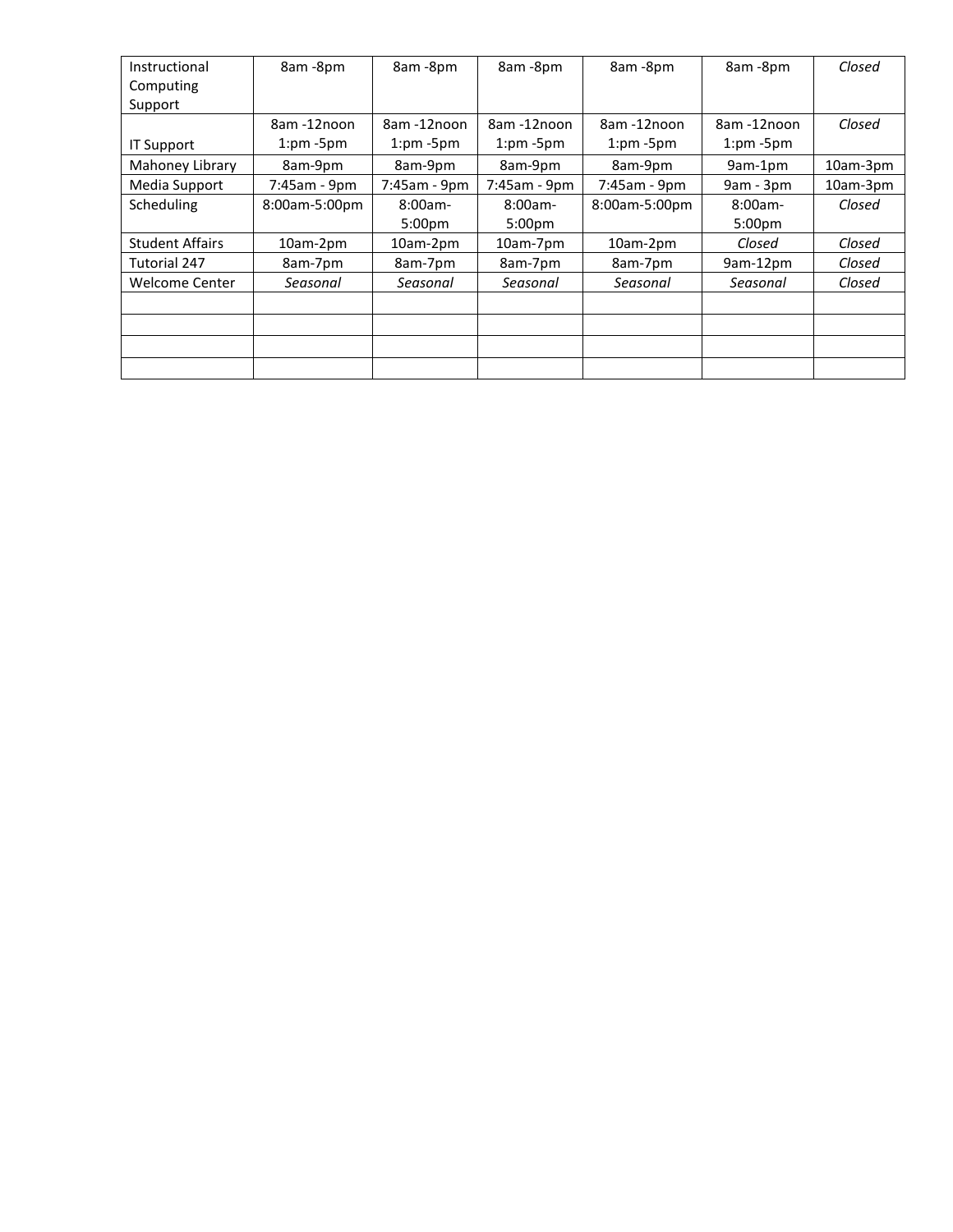## 1.2 Program/Unit Context and Environmental Scan

1.2 Program/Unit Context and Environmental Scan

Students can now complete the following start to finish at SRJC Petaluma:

General Education Patterns: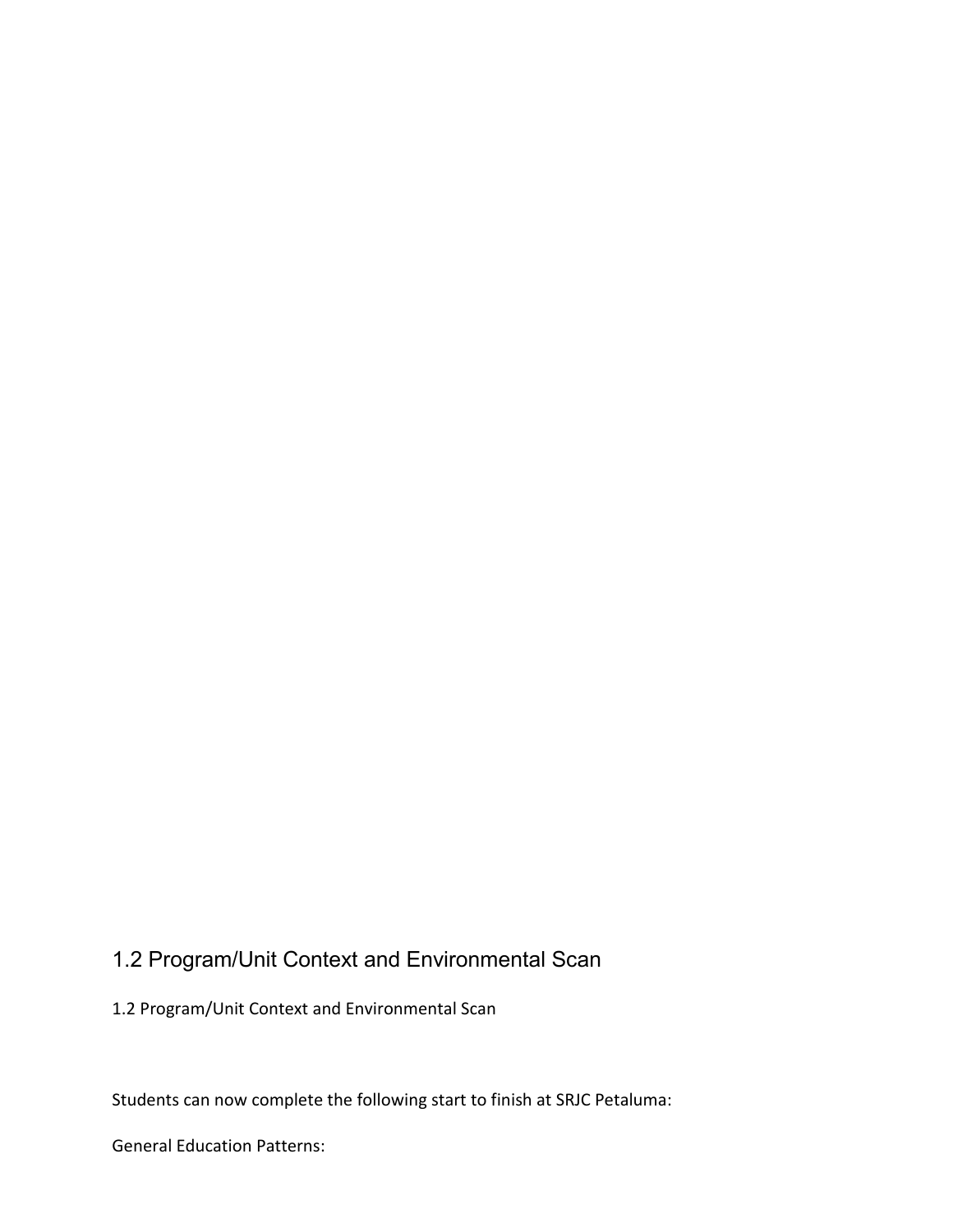- SRJC GE -Option A: (for Associate of Arts or Associate of Science General Education Requirements)
- SRJC GE -Option B: (for California State University (CSU) Breadth Requirements & Associates)
- SRJC GE -Option C: (for Transfer Pattern for CSU or University of California Systems & Associates)

#### Certificates:

- Child Development: Associate Teacher Certificate
- Digital Media: Audio
- Fire Investigation
- Fitness, Nutrition & Health Certificate/Major
- Veterinary Technology Certificate (one course done at Animal Care Center, Rohnert Park)
- Computer Studies: IT Support Certificate (one class online)
- Computer Studies: Cisco Certification Training in CCNA
- Wastewater Treatment Operations
- Wastewater Operator
- Water Distribution
- Water Utility Operations
- Water Treatment

#### AA/AS Degrees:

- 1. Administration of Justice for Transfer (AS-T) (one class online: AJ 54A)
- 2. Anthropology for Transfer (AS-T)
- 3. Art
- 4. Art Studio for Transfer (AA-T)
- 5. Art History for Transfer (AA-T)
- 6. Business Administration
- 7. Business Administration for Transfer (AS-T)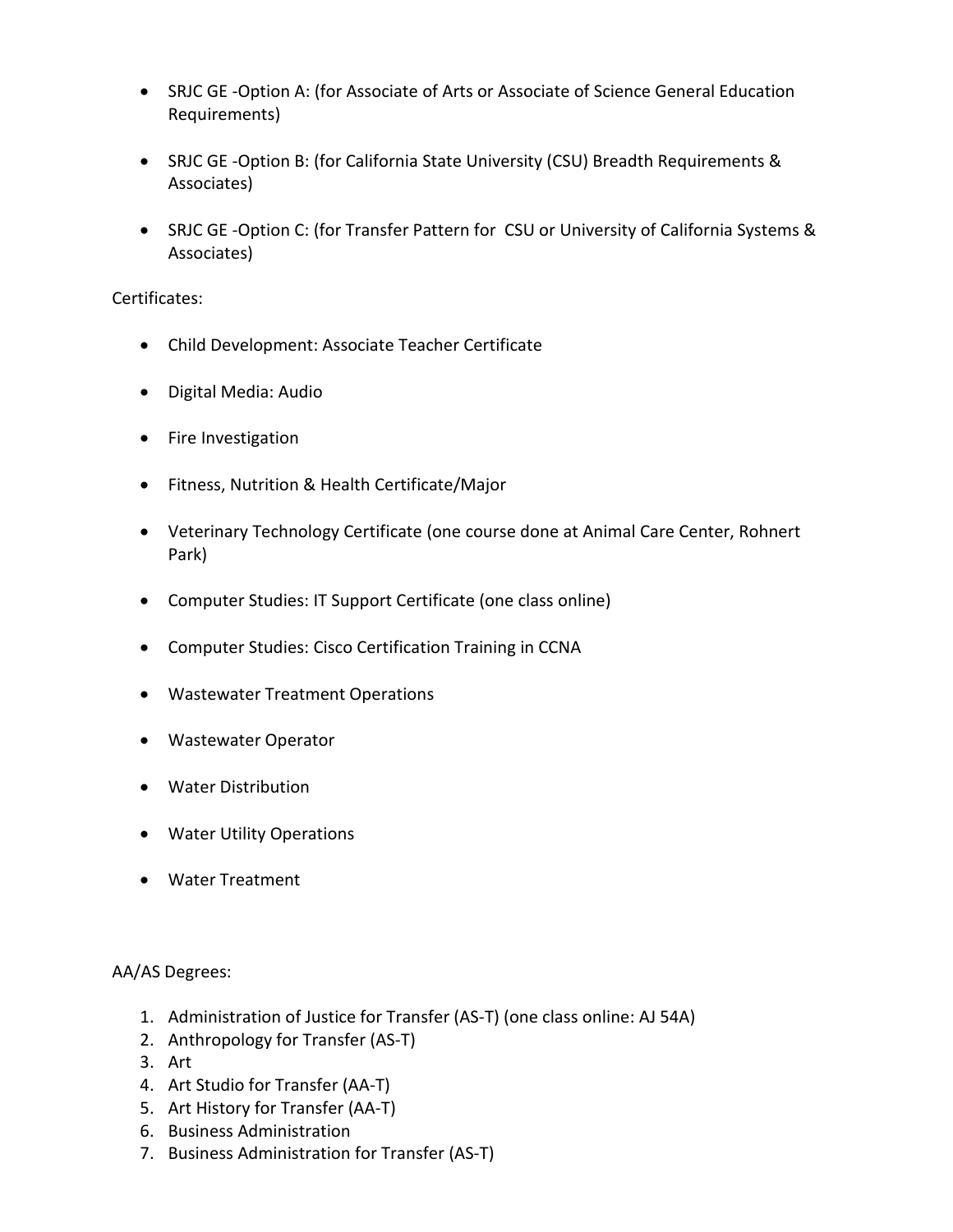- 8. Communications Studies for Transfer (AA-T)
- 9. Economics for Transfer (AS-T)
- 10. Fire Technology
- 11. Film Studies
- 12. Fitness, Nutrition and Health
- 13. History for Transfer (AA-T)
- 14. Humanities
- 15. Liberal Studies (Teacher Preparation)
- 16. Natural Sciences
- 17. Psychology
- 18. Psychology for Transfer (AA-T)
- 19. Social and Behavioral Sciences
- 20. Sociology
- 21. Sociology for Transfer (AA-T)
- 22. Spanish
- 23. Wastewater Treatment Operations

Petaluma campus has rotation plans for the majors and certificates. Ten of the degrees meet the SB1440 Transfer Model Curricula requirements for transfer to CSU and efforts are underway to add additional degree majors/certificate options for students taking courses on the Petaluma campus.

Petaluma campus developed the Transfer Track offerings that provides General Education classes in a compressed semester format. The Transfer Track semester is 14 - 14.5 weeks long (compared to SRJC's normal 17.5–week semesters), beginning two weeks later than the traditional semester and ending one week earlier. Popular GE classes that meet IGETC (UC) and CSU transfer requirements have been selected to be offered in the Transfer Track schedule. All students are eligible to take Transfer Track classes. Student success outcomes for the Transfer Track offerings were collected by the Office of Institutional Research and in general demonstrated higher retention and success when compared to semester-length outcomes. The Transfer Track template was formally adopted by Academic Senate and the Department Chairs Council in the 2017-2018 year.

Conversations continue over ways to utilize online and video conferencing to expand course availability to students regardless of campus location. Strategically scheduling for the full academic year has been particularly beneficial from a student enrollment perspective.

Strategic growth of CTE courses and certificates unique to SRJC Petaluma continues. The Dean of Instruction continues to work with cluster deans and department chairs to further develop offerings in Petaluma. SRJC Petaluma is exploring adding CTE certificates in Medical Massage Therapy, Solar, HVAC-Refrigeration, and Construction trades. The Digital Media lab has become a hub for Digital Film instruction as well as the location for Digital Audio and Digital Music.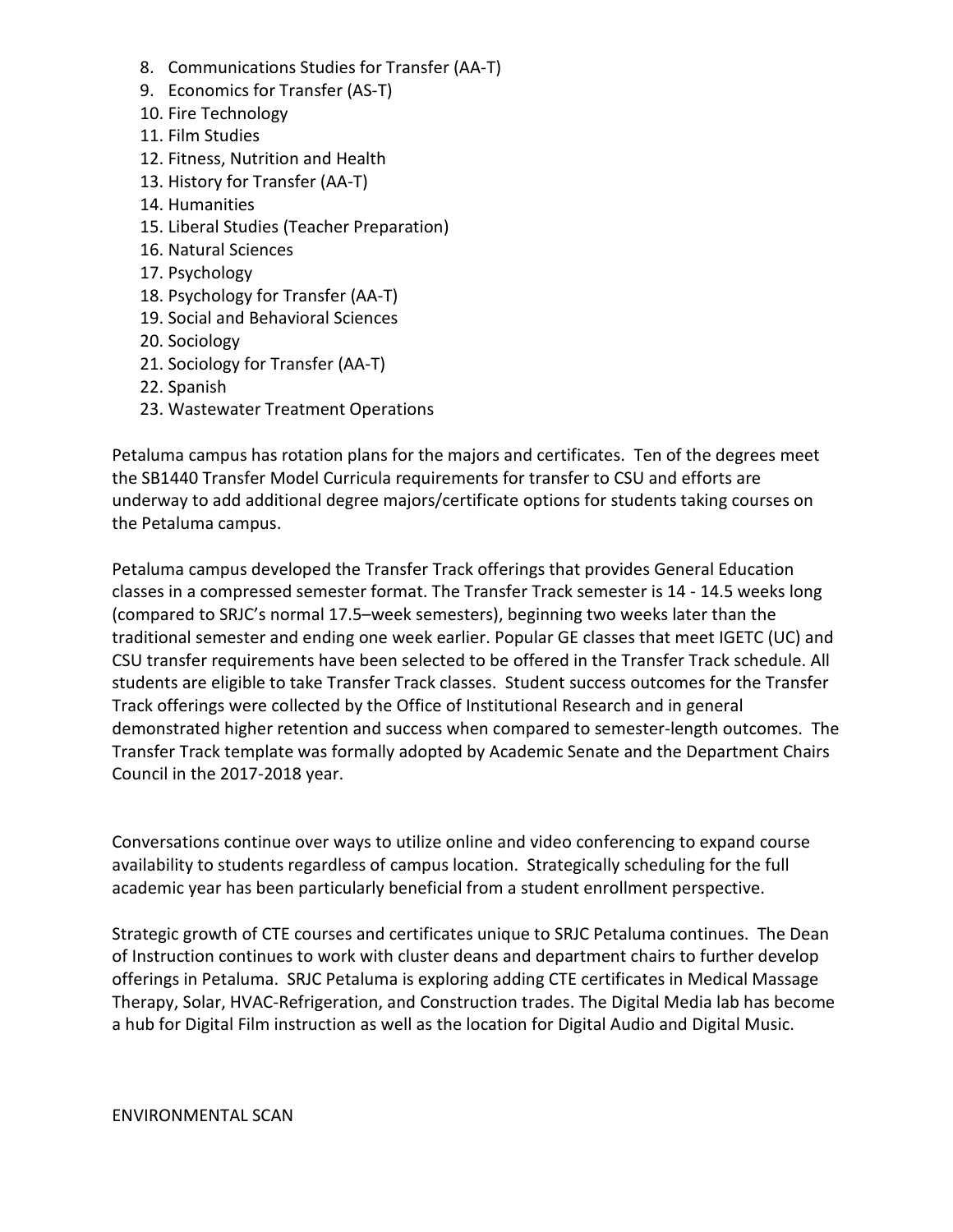Working with the SRJC Office of Institutional Research, an triannual environmental scan is conducted for the Petaluma and South County area using a wide variety of available Census, Labor Market, Local Economic Development and college data to develop a more informed understanding of who our students and community are as compared to Sonoma County and SRJC as a whole. The analysis of these data are utilized in program development, facilities planning, outreach, and communication with our community. The analysis below references data spreadsheets available on request.

- South Sonoma County Population and Enrollment Analysis 2015
- Cities/towns enrollment data include Boyes Hot Springs, Cotati, El Verano, Eldridge, Glen Ellen, Kenwood, Penngrove, Petaluma East, Petaluma West, Rohnert Park, Sonoma, Tomales and Vineburg
- SRJC locations include Petaluma Campus, Petaluma Tech Academy and Rohnert Park
- South SoCo region population has remain stable since 2000 Petaluma Pop
- The town of Petaluma has a population of over 57,000 people in 2015, per California Department of Finance estimates – Petaluma Pop
- Petaluma's growth rate since 1970 is over 131%, though the past 15 years growth has decelerated (CA Dept of Finance) – Petaluma Pop
- Rohnert Park's population is over 41,000 in 2015; an increase from a decade of decline (CA Dept of Finance) – Petaluma Pop
- Rohnert Park's population growth is substantial from 1970; over 550% (CA Dept of Finance) - Petaluma Pop
- Cotati's population surpassed 7,300 in 2015; population growth from 1970 is almost 440% (CA Dept of Finance) - Petaluma Pop
- Petaluma's growth rate surpassed the Sonoma County from 2010 to 2013 (Census) **QuickFacts**
- There is a higher proportion of under 5 and under 18 years living in Petaluma than SoCo (Census)– QuickFacts
- Higher proportion of Asians living in Rohnert Park than SoCo (Census) QuickFacts
- Petalumans have higher mean travel time to work than SoCo (Census) QuickFacts
- Rohnert Park has the highest proportion below poverty level (Census) QuickFacts
- South SoCo no traffic travel times (Google) QuickFacts
- 9.1 miles and 16 minutes from Rohnert Park to Petaluma Campus;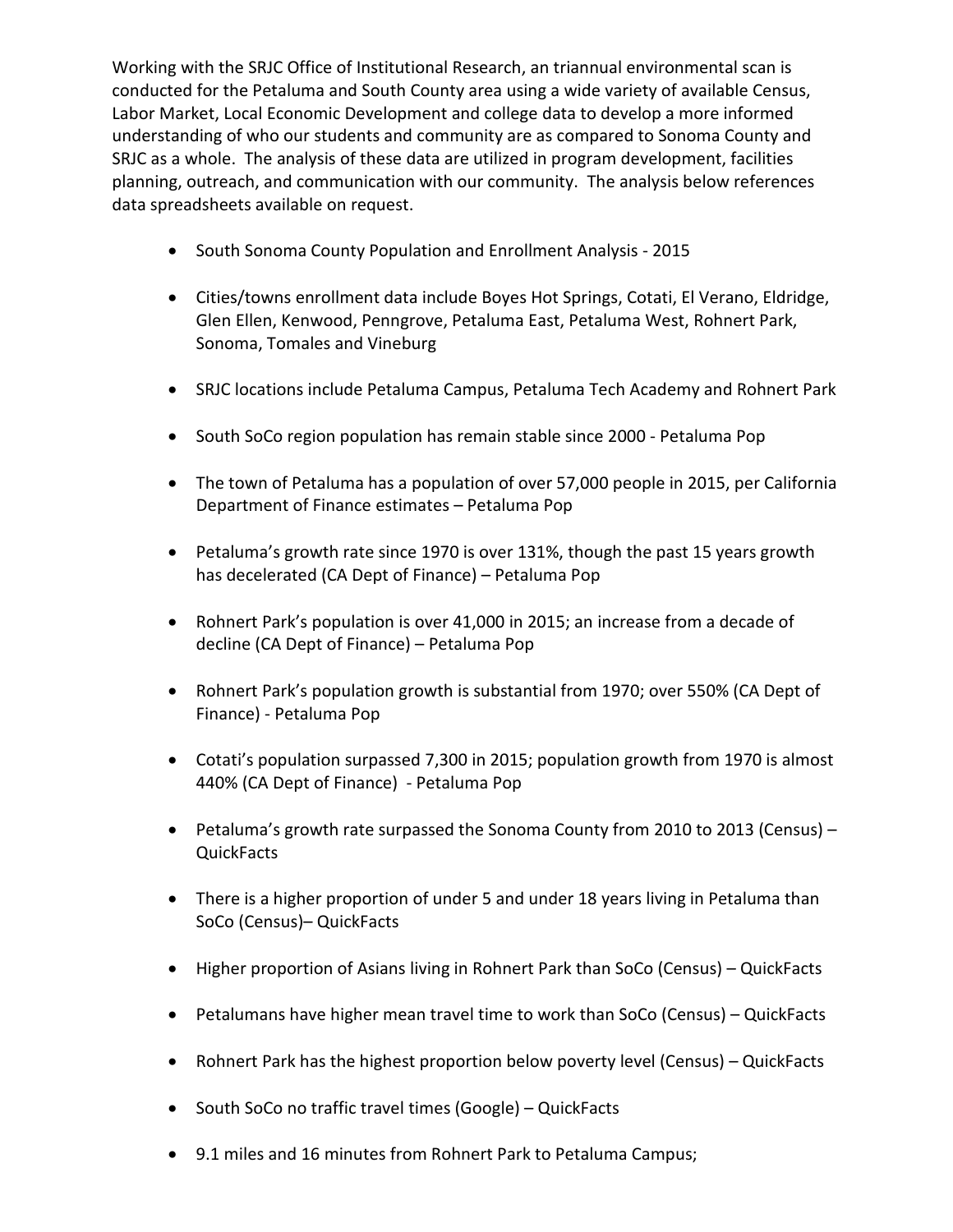- 9.6 miles and 13 minutes from Rohnert Park to Santa Rosa Campus;
- 11 minutes from Cotati to Petaluma or Santa Rosa Campus;
- 21.6 miles and 31 minutes from Petaluma to COM IV campus; and
- 16.5 miles and 21 minutes from Petaluma to Santa Rosa Campus.
- South SoCo day and enrollments were comparable until Sp 2004 and F 2005; actually there were more students enrolled in evening than day courses from Sp02 through Sp 04 – South SoCo Location
- Courses offered in South SoCo include (course combined enrollments from Spring 1999 through Spring 2015): ENGL 1A, PSYCH 1A, BIO 10, POLS 1, SPCH 1A, MATH 155, ANTHRO 1 and ENGL 100 (SRJC Datamine) - South SoCo Location
- Over 37,600 South SoCo residents enrolled (duplicated enrollment) for 2014-15 (Fall and Spring semesters); down from over 47,500 in 2005-06 (SRJC Datamine) – Enrl Summary
- The majority of South SoCo residents take courses on the SR Campus with the exception of Petaluma East residents who continue to take the majority of courses on the Petaluma Campus (SRJC Datamine) - Enrl Summary
- Though Petaluma West residents have decreased on SR and Pet campuses since 2000-01, the majority of Petaluma West residents were enrolled on the SR Campus in 2014-15 (SRJC Datamine) - Enrl Summary
- Overall South SoCo residents 19 and under years choose Petaluma Campus over Santa Rosa Campus (FB 2014) - Enrl Summary
- Over 41% of Casa Grande and Petaluma High School graduates attend SRJC immediately after graduation. (FB 2014) - HS Data
- By South SoCo attended and under 19 years of age: Casa Grande and Petaluma High school attendees enroll on the Petaluma Campus, and Rancho Cotate attendees enroll on the Santa Rosa campus (FB 2014) - HS Data
- Over 52% of Rancho Cotate graduates immediately enrolled in SRJC the fall semester after hs graduation (FB 2014) - HS Data
- Over 8% of Petaluma High School and 7% of Casa Grande High School students are concurrently enrolled (FB 2014) - HS Data
- Slightly over 1% of Rancho Cotate high school students are concurrently enrolled at SRJC (FB 2014) - HS Data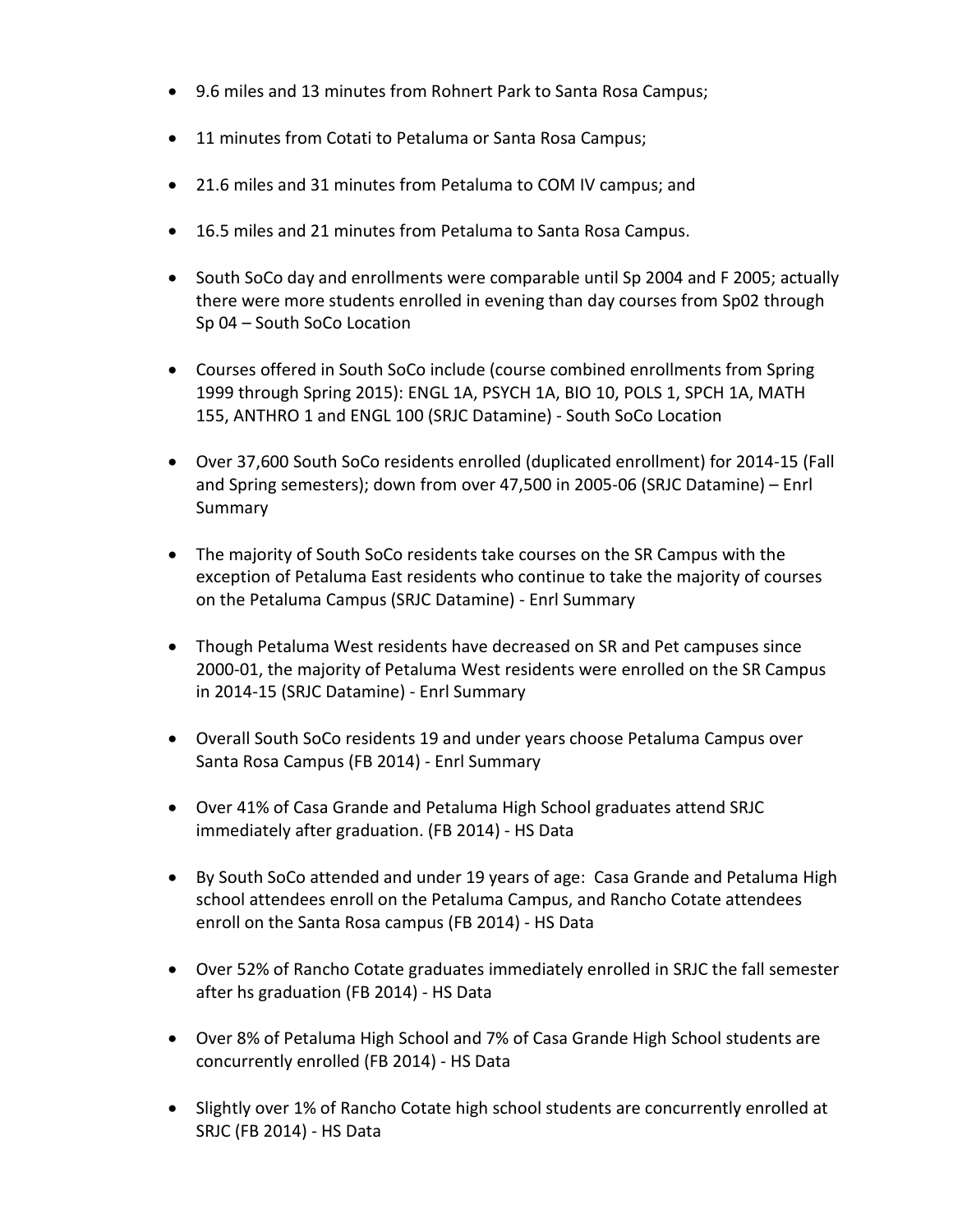- South SoCo residents' popular courses in Spring 2015 are college and transfer level general educations course at SR and Petaluma campuses (SRJC Datamine) - Course Enrl by South SoCo res
- Rohnert Park courses taken by South SoCo residents include Older Adult, Special Education, EMC, Computer Studies and Appendice Ed courses (SRJC Datamine) - Course Enrl by South SoCo res

This year, OIR did a supplemental analysis of enrollment data at the request of SRJC Petaluma deans who are working on the campus enrollment management and outreach plan. The summary of that analysis is provided below provided below. Data spreadsheets are available on request.

South Sonoma County Supplemental Analysis - 2015

South SoCo comparison to District data plus additional Petaluma resident enrollment analysis

Source: SRJC Datamine

**Overall** 

- District day sections and enrollment dropped significantly from Summer 2009 through Summer 2013. Though sections have been added, enrollment growth is responding at a much slower rate.
- Petaluma residents' evening enrollments have increased on the Santa Rosa Campus even though evening sections have been added in South SoCo since Fall 2012.
- South SoCo tends to have larger average class sizes than the District.
- Summer has the highest proportion of sections cancelled.
- Day to evening section ratios have fluctuated from slightly over 1, the same number of day to evening sections offered, to over 2, there are two days sections for each evening section offered.

Summer - PC Dist Summer

- South SoCo offered over 200 sections in Summer 1999; a little over 120 sections in Summer 2015.
- The District once offered over 1,850 sections in Summer 2010. In Summer 2015, the District offered almost 1,200, an increase of almost 500 sections from Summer 2013.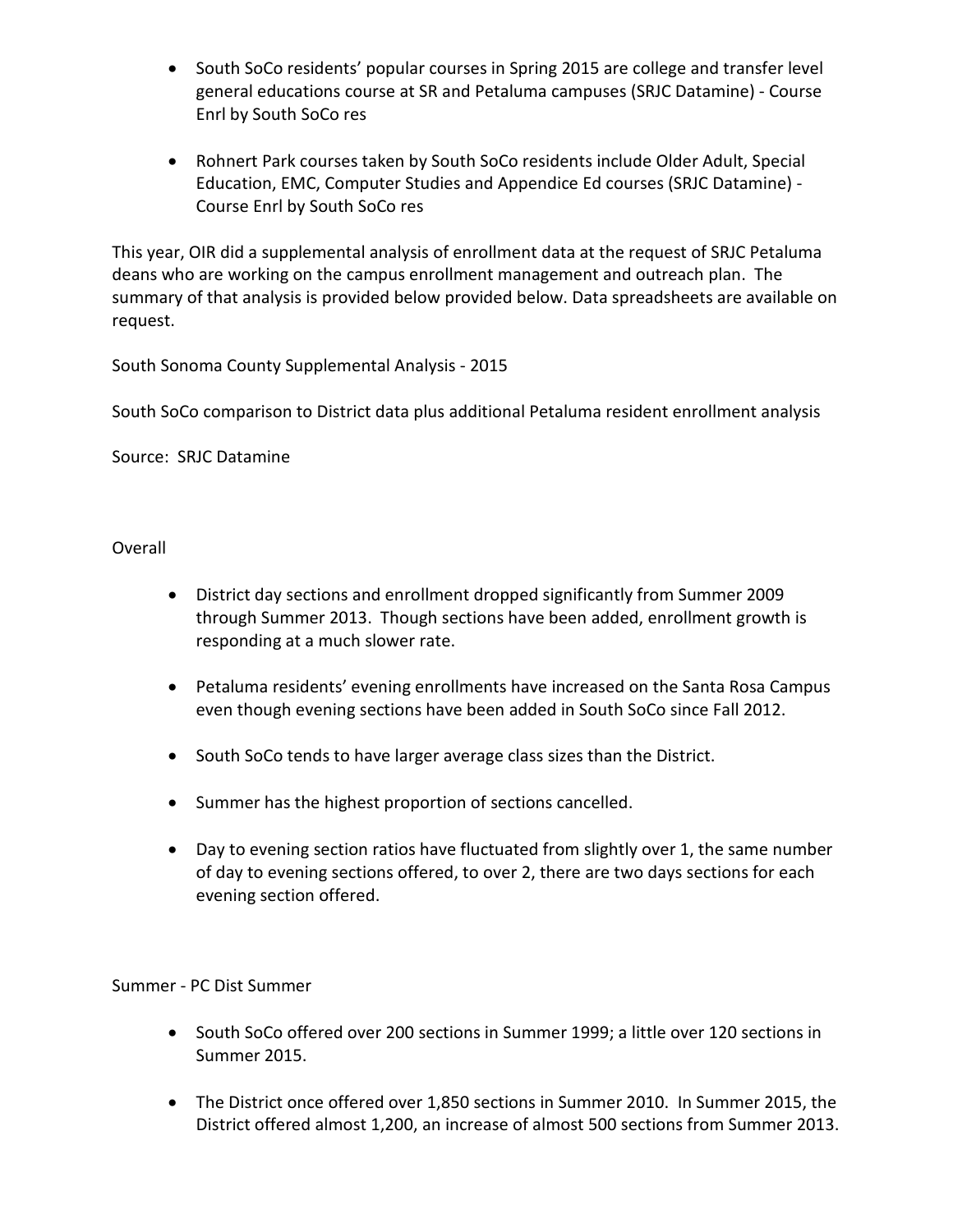- South SoCo had approximately 1,200 enrollments for day and for evening courses in Summer 2002. Evening enrollments declined to 491 in Summer 2015.
- District summer enrollment peaked at 32,000 in Summer 2008. Enrollment dropped to under 15,000 in Summer 2012 mostly in day enrollments.
- Starting Summer 2013, South SoCo evening average class size was lower than District average.
- Average proportion of cancelled sections in Summer is 25% for day and evening sections in South SoCo.
- Average percent of District cancelled sections is 18% for day and for evening.
- The number of day to evening sections offered in Summer for South SoCo is 2.10; for the District it is 2.49.

Fall - PC Dist Fall

- South SoCo offered the comparable number of day and evening sections from F01 through F 03.
- Evening sections have increased since Fall 2012 but evening enrollments are declining in South SoCo.
- District sections peaked at 4,500 in Fall 2009 and dropped to under 3,000 in Fall 2012.
- South SoCo average class size is generally larger than the District's overall average class size.
- On average, 13% of day and 15% of evening sections are cancelled during Fall semesters in South SoCo.
- The District's cancellation percent averages 13% for day and evening sections.
- Day to evening course ratio averages 1.5 in South SoCo. In Fall 2014, the ratio increased higher than the District's ratio to 1.83.
- The District day to evening course ratio averages 2.0. In Fall 2014, the ratio decreased to 1.75.

Spring – PC\_Dist Spring

• There were more students enrolled in evening than day in Spring 2002 through Spring 2004 in South SoCo.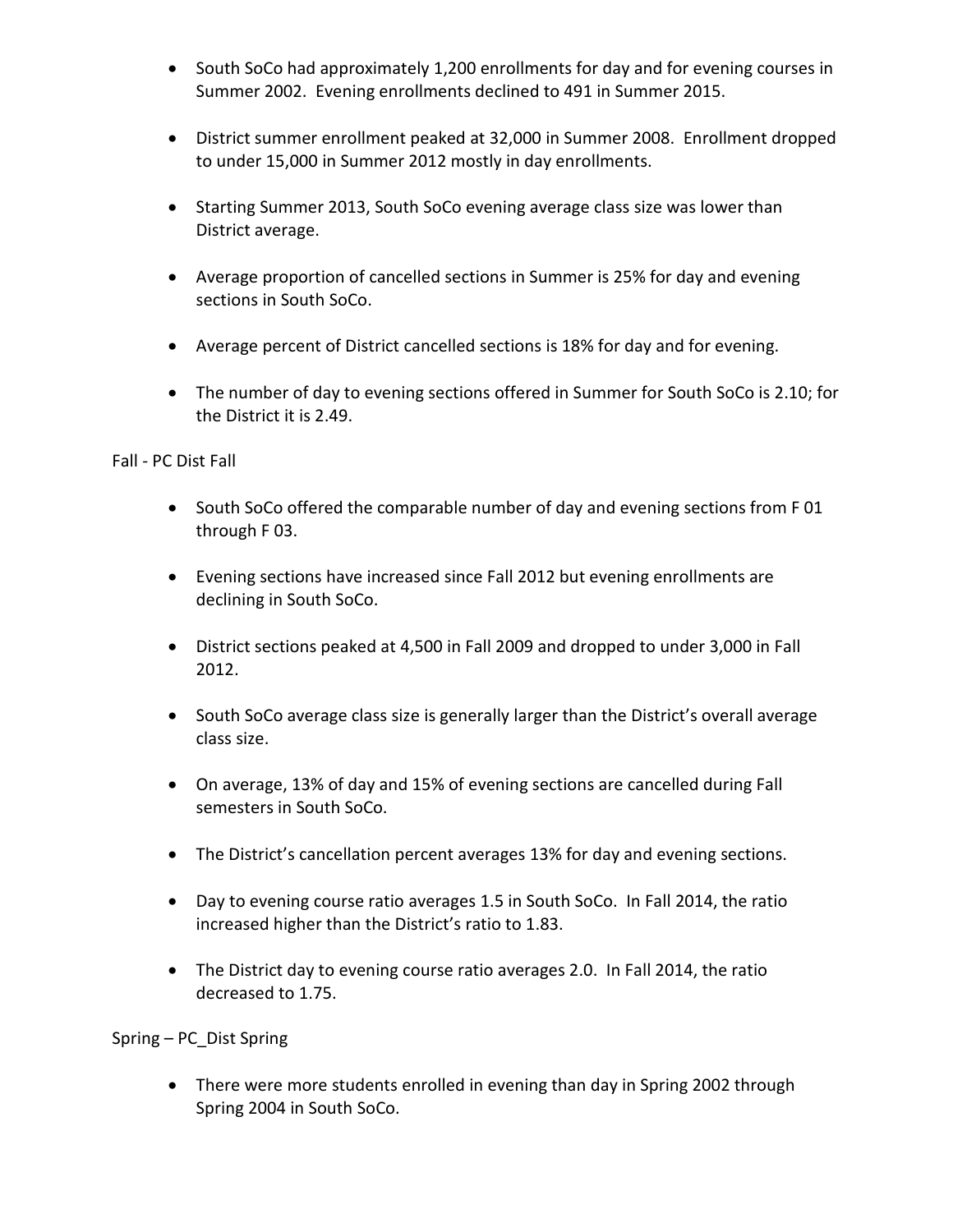- South SoCo Spring day and evening sections dropped in Spring 2009 from Spring 2008.
- Enrollment slightly responded to increase day and evening courses offerings in Spring 2014 but declined again in Spring 2015.
- After dropping significantly in Spring 2009, District sections have slightly increased from Spring 2013 through 2015.
- District evening enrollment increased in Spring 2012 in response to additional evening courses. It has remained stable through Spring 2015.
- District day enrollment increased in Spring 2014 but decreased again in Spring 2015.
- South SoCo average class size exceeds District average, topping at 32.08 in day of Spring 13.
- South SoCo cancelled courses average 12% for day and evening sections in Spring.
- District's Spring cancelled courses average 11% for day and evening sections.
- South SoCo average day to evening course ratio is less than 1.5 for Spring. In Spring 2015 the ratio was 1.65.
- The District's average day to evening course ratio is 2.03 for Spring. The rate was 1.86 in Spring 2015.
- Petaluma resident course taking patterns Petaluma res Enrl Summary
- Petaluma residents' enrollments in day and evening courses at the Petaluma Campus have decreased since 2010-11.
- Petaluma residents' enrollments have decreased in day enrollments at the Santa Rosa campus since 2000-01.
- Petaluma residents' evening enrollments on the Santa Rosa campus have increased since 2010-11.
- Petaluma resident evening enrollments Pet resident SR eve crs
- Petaluma residents' enrollment on SR Campus: CSKLS 770, LIR 10, HIST 17.2, ENGL 1A, BAD 2, BOT 770 are the top courses in Fall 2014 and Spring 2015.
- Comparing 2010 11 to 2014 15 growth, LIR 10 enrollments increased 125; CKSLS 770 47, CHLD 10, CS 60.11A and SOC 1 are the top five courses Petaluma residents are taking on the Santa Rosa Campus.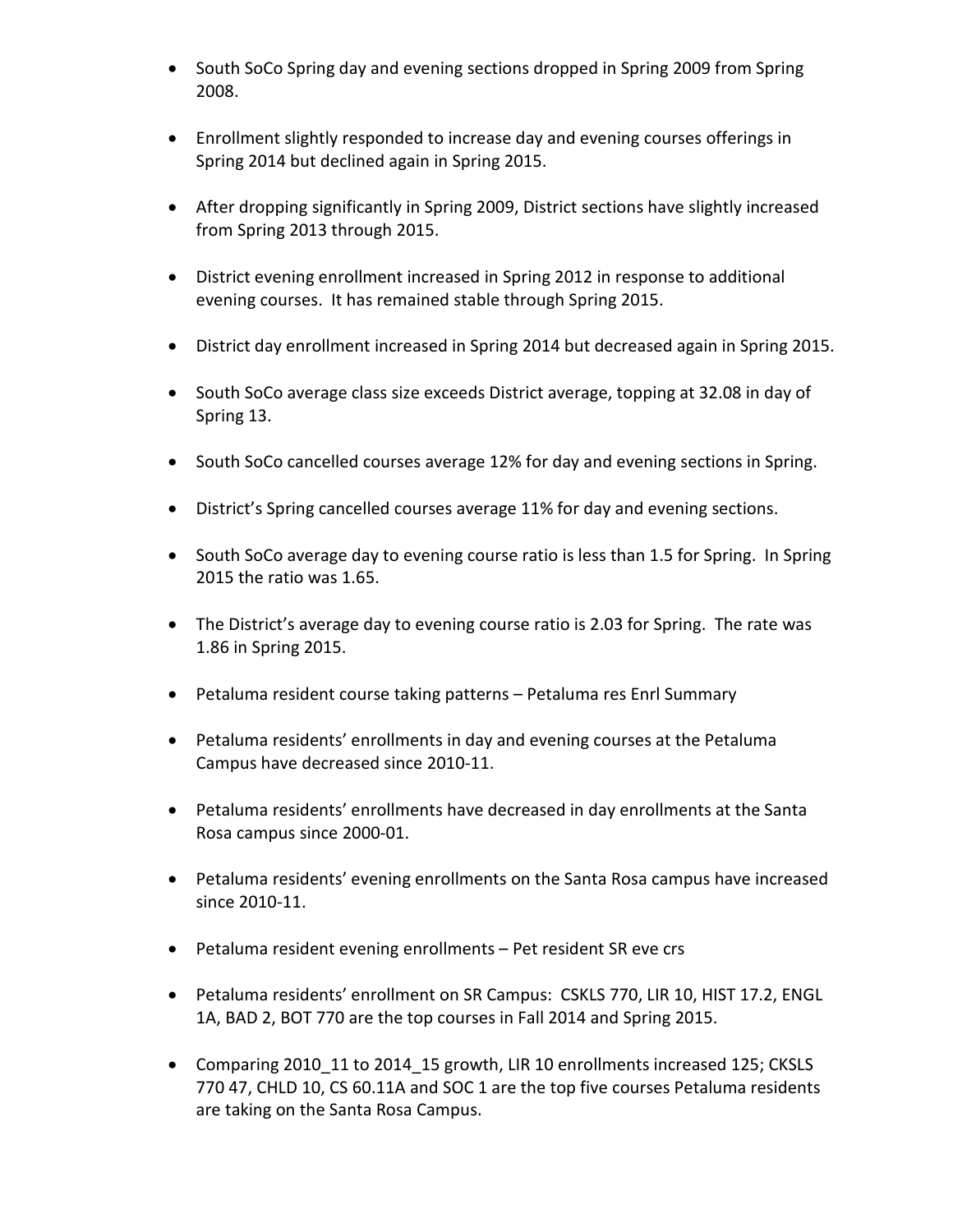• Petaluma residents' day and evening enrollments on Santa Rosa and Petaluma campuses for Fall 2014 and Spring 2015 – Petaluma res course enrls

#### 2.1a Budget Needs

SRJC Petaluma continues to expand its course offerings while reducing the Petaluma Academic Affairs operational budget more than 36 percent in the past two years. Expanded offerings in Physics, Chemistry, Biology, Art, and Music are expensive classes to run with additional needs in facilities, science lab coordination, science lab instructional assistance, instructional equipment, and supplies. Thanks to support from Categorical funds and the District, Petaluma Academic Affairs has successfully consolidated multiple STNC positions into permanent classified positions in the past year. Therefore, while Petaluma enrollments are the lowest levels due to a strong economy our staffing needs are currently satisfied, we expect the staffing needs to increase when the economy falters. During last year's budget reductions, Petaluma Academic Affairs was able to reduce spending without impacting instructional programs. This year, with an additional 25 percent budget reduction mandate, Petaluma Academic Affairs had to cut into the basic supply funds for multiple departments, such that the District is not supporting the classes it operates on the Petaluma Campus

in addition, the District no longer provides any operational funds for the Instructional Dean, leaving this leadership position the least funded in the District. The cost of these cuts will mean less flexibility and responsiveness to faculty initiatives and less connection with our community. In 2018, Petaluma Campus will seek to meet these instructional costs by relying on investment returns from the Friends of Petaluma Campus Trust endowment as well as on Petaluma Campus' meager contingency funds. In other words, Petaluma Campus is turning to donations to support classes that provide apportionment for the general fund. Regarding budget requests, Petaluma Academic Affairs needs to reinstate basic operations funds for supplies for multiple disciplines as well as fund its Instructional Dean position.

| Rank | Location | SP             | M              | <b>Amount</b> | <b>Brief Rationale</b>                                      |
|------|----------|----------------|----------------|---------------|-------------------------------------------------------------|
| 0001 | Petaluma | 02             | 01             | \$275.00      | Art Guest Speakers                                          |
| 0001 | Petaluma | 02             | 0 <sub>1</sub> | \$1,300.00    | Cinema Series increased in hourly wage for graphic designer |
| 0001 | Petaluma | 02             | 01             | \$200.00      | Restore Budget cut: Communications Dept Supplies            |
| 0001 | Petaluma | 0 <sub>2</sub> | 0 <sub>1</sub> | \$1,500.00    | Art Figure Drawing Models                                   |
| 0001 | Petaluma | 02             | 01             | \$240.00      | Kad Yoga Alliance Supplies                                  |
| 0001 | Petaluma | 02             | 0 <sub>1</sub> | \$240.00      | Kad Yoga Allicance Membership                               |
| 0001 | Petaluma | 02             | 01             | \$600.00      | <b>Classroom Podiums</b>                                    |
| 0001 | Petaluma | 02             | 0 <sub>1</sub> | \$5,000.00    | Measure H classroom startup supplies Chem                   |
| 0001 | Petaluma | 02             | 01             | \$3,000.00    | Measure H classroom startup supplies Anthro                 |
| 0002 | Petaluma | 02             | 01             | \$500.00      | 3-D printer supplies all departments                        |
| 0002 | Petaluma | 02             | 0 <sub>1</sub> | \$3,000.00    | Create Instruction contigency budget                        |
| 0002 | Petaluma | 02             | 0 <sub>1</sub> | \$1,500.00    | Restore Dean's Travel Budget                                |
| 0002 | Petaluma | 02             | 01             | \$84.00       | Restore CS Travel for Faculty                               |
| 0002 | Petaluma | 0 <sub>2</sub> | 0 <sub>1</sub> | \$275.00      | Restore ESS Field Trips                                     |
| 0002 | Petaluma | 02             | 01             | \$75.00       | Restore Fire Technology Supplies                            |
| 0002 | Petaluma | 02             | 0 <sub>1</sub> | \$50.00       | Restore Social Science Supplies                             |
| 0002 | Petaluma | 02             | 01             | \$100.00      | Restore Work Experience Supplies                            |
| 0002 | Petaluma | 02             | 0 <sub>1</sub> | \$1,000.00    | <b>Restore Deans Supplies</b>                               |
| 0003 | Petaluma | 02             | 01             | \$2,000.00    | micro 5, Bio 2.1 supplies (ongoing cost, not startup)       |
| 0003 | Petaluma | 02             | 01             | \$800.00      | chem supplies                                               |
| 0003 | Petaluma | 02             | 01             | \$800.00      | Physics supplies                                            |
| 0003 | Petaluma | 02             | 0 <sub>1</sub> | \$270.00      | Waste Water Chemistry Supplies                              |

#### 2.1b Budget Requests

### 2.2a Current Classified Positions

| <b>Position</b>                             | Hr/Wk | Mo/Yr | <b>Job Duties</b>                                   |
|---------------------------------------------|-------|-------|-----------------------------------------------------|
| Administrative Assistant II, College Skills | 16.00 | 10.00 | Provide administrative support to the College       |
|                                             |       |       | Skills/Tutorial Department: in recruitment          |
| Administrative Assistant III                | 40.00 | 12.00 | Provide administrative support to Instructional and |
|                                             |       |       | <b>Student Services Deans</b>                       |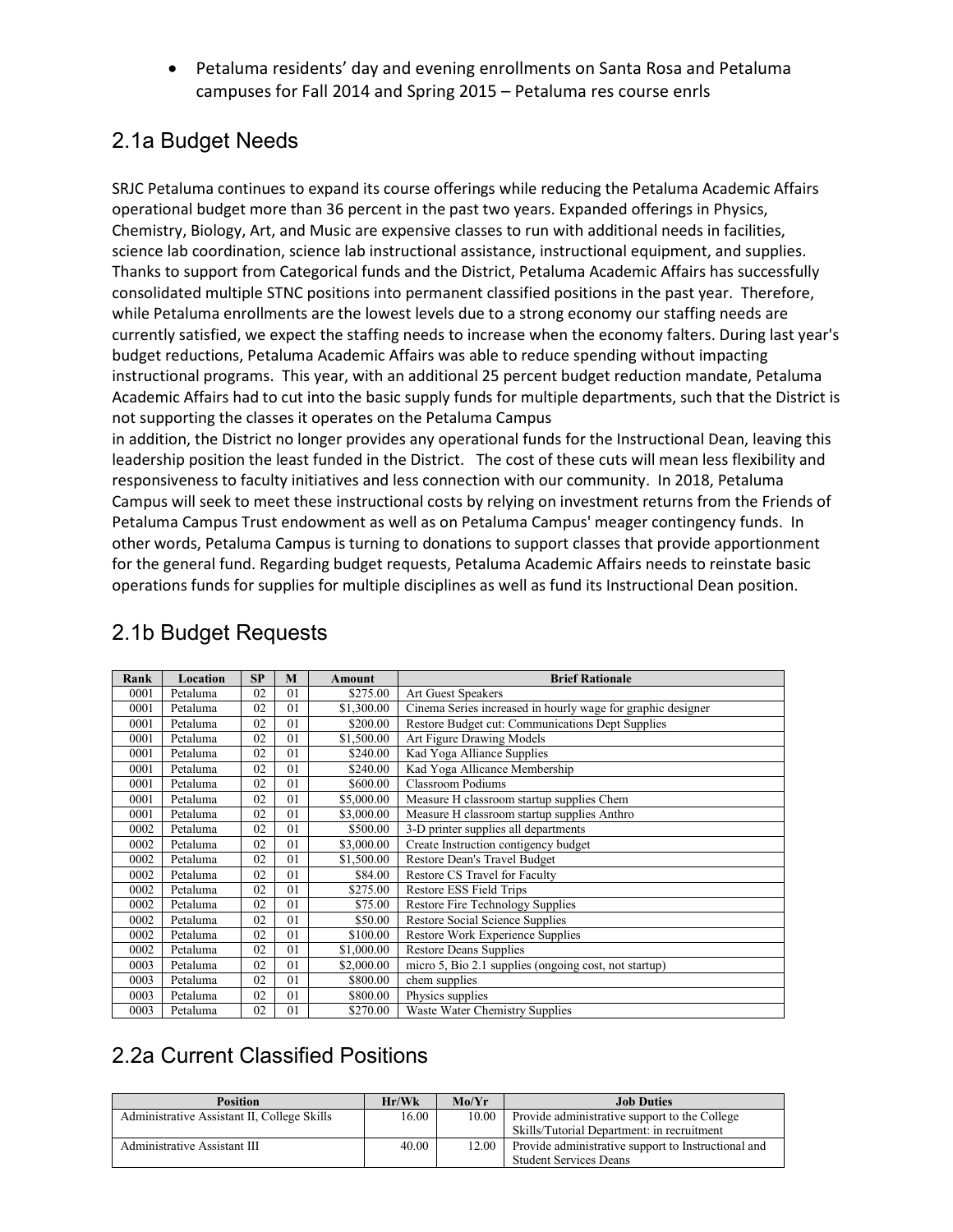| Coordinator, Science Labs                      | 40.00 | 11.00 | Coordinate Life Science/Microbiology lab activities |
|------------------------------------------------|-------|-------|-----------------------------------------------------|
| IA Senior, Tutorial (Abigail)                  | 20.00 | 12.00 | Assist in Tutorial Center                           |
| IA Senior, Tutorial (Rafael)                   | 25.00 | 12.00 | Assist in Tutorial Center: in recruitment           |
| Scheduling Technician/Senior                   | 40.00 | 12.00 | Support for schedule development/production of      |
|                                                |       |       | class schedule/coordinates facilities use           |
| Science Lab Instructional Assistant, Biology   | 27.50 | 11.00 | ProvidesBiology lab support (27.5 hours for 10      |
|                                                |       |       | months, 20 hours for summer)                        |
| Science Lab Instructional Assistant, Chemistry | 25.00 | 11.00 | Provides chemistry, Physices, Wastewater lab        |
|                                                |       |       | support, STNC conversion approved by August         |
|                                                |       |       | 2017 Board                                          |
| IA Senior, Writing Center (Rafael 25% 10mos,   | 10.00 | 9.00  | Assists in Writing Center                           |
| <b>BSD</b>                                     |       |       |                                                     |
| IA Senior Tutorial and College Skills (Rocio)  | 22.80 | 11.00 | Assists in Tutorial Center and College Skills       |
| IA Senior, tutorial(Danielle 31.5% 171 days    | 12.50 | 10.00 | Assist in Tutorial Center                           |
| IA Senior Tutorial (Abigail)                   | 13.10 | 10.00 | Assist in Tutorial Center                           |
| IA Senior tutorial (in recruitment)            | 20.00 | 10.00 | Assist in Tutorial Center                           |

### 2.2b Current Management/Confidential Positions

| <b>Position</b>                     | Hr/Wk | Mo/Yr | <b>Job Duties</b>                                  |
|-------------------------------------|-------|-------|----------------------------------------------------|
| Dean II, Instruction and Enrollment | 40.00 | 12.00 | Lead administrator for SRJC Petaluma Academic      |
| Management, SR                      |       |       | Affairs, scheduling, academic computing, strategic |
|                                     |       |       | enrollment management plan, marketing and          |
|                                     |       |       | outreach                                           |

### 2.2c Current STNC/Student Worker Positions

| <b>Position</b>                               | Hr/Wk    | Mo/Yr | <b>Job Duties</b>                                    |
|-----------------------------------------------|----------|-------|------------------------------------------------------|
| STNC - Art Model (5)                          | 4.00     | 5.00  | Support instructional program                        |
| STNC - Large Lecture Readers (9)              | 49.00    | 8.00  | Provide assistance to program faculty teaching large |
|                                               |          |       | lecture sections                                     |
| <b>STUDENT - KAD - FWS</b>                    | 3.00     | 3.00  | Provide assistance to the KAD program faculty        |
| STUDENT - Life Science (2)                    | 14.00    | 4.50  | Provide assistance to Lab Coordinator                |
| STUDENT - Tutorial Center (5)                 | 36.00    | 10.00 | Provide tutoring in Petaluma Campus Tutorial         |
|                                               |          |       | Center                                               |
| STNC - IA PALS (9)                            | 0.00     | 0.00  | May be converted to Student Employees                |
| STNC-Instructional Facilitator Writing Center | 13.00    | 10.00 | May be converted to Classified                       |
| STUDENT-Earth and Space Science               | 4.00     | 7.00  | Provide assistance to Lab Coordinator                |
| STUDENT-Tutorial Center-FWS                   | $0.00 -$ | 0.00  | Provide tutoring in Petaluma campus Tutorial         |
|                                               |          |       | Center                                               |

### 2.2d Adequacy and Effectiveness of Staffing

"Tutorial Services – This facility has been understaffed since its inception. It now has almost 700 students using its services during a semester. A hiring of three new part-time regular Instructional Assistants (IAs) during 2011-2012 provided qualified, dependable, regular tutors to help anchor the center and provide guidance for student and STNC tutors. However, the cost of hiring the three new IAs (i.e., re-allocation all Petaluma District STNC tutor money and some student tutor money for the newly created IA positions), coupled with an unplanned evisceration of BSI funds (i.e., 40% cut of 2010-2011 funding), left a vacuum in available funding to hire both STNC and student tutors. As a result, the Petaluma Tutorial Center was forced to cut its hours of operation by 29% during fall 2013; these hours have not been restored. We are requesting multiple Instructional Aid Senior positions to increase hours of service and to meet increasing student demand across multiple disciplines. These positions are key to student success at SRJC Petaluma and require experience tutors knowledgeable in multiple subjects such as chemistry, calculus, ESL, and writing. "

Over the next three years, we can reasonably expect between three and five SRJC Petaluma faculty to retire or leave the campus for other reasons. For 2018/19, three of the 21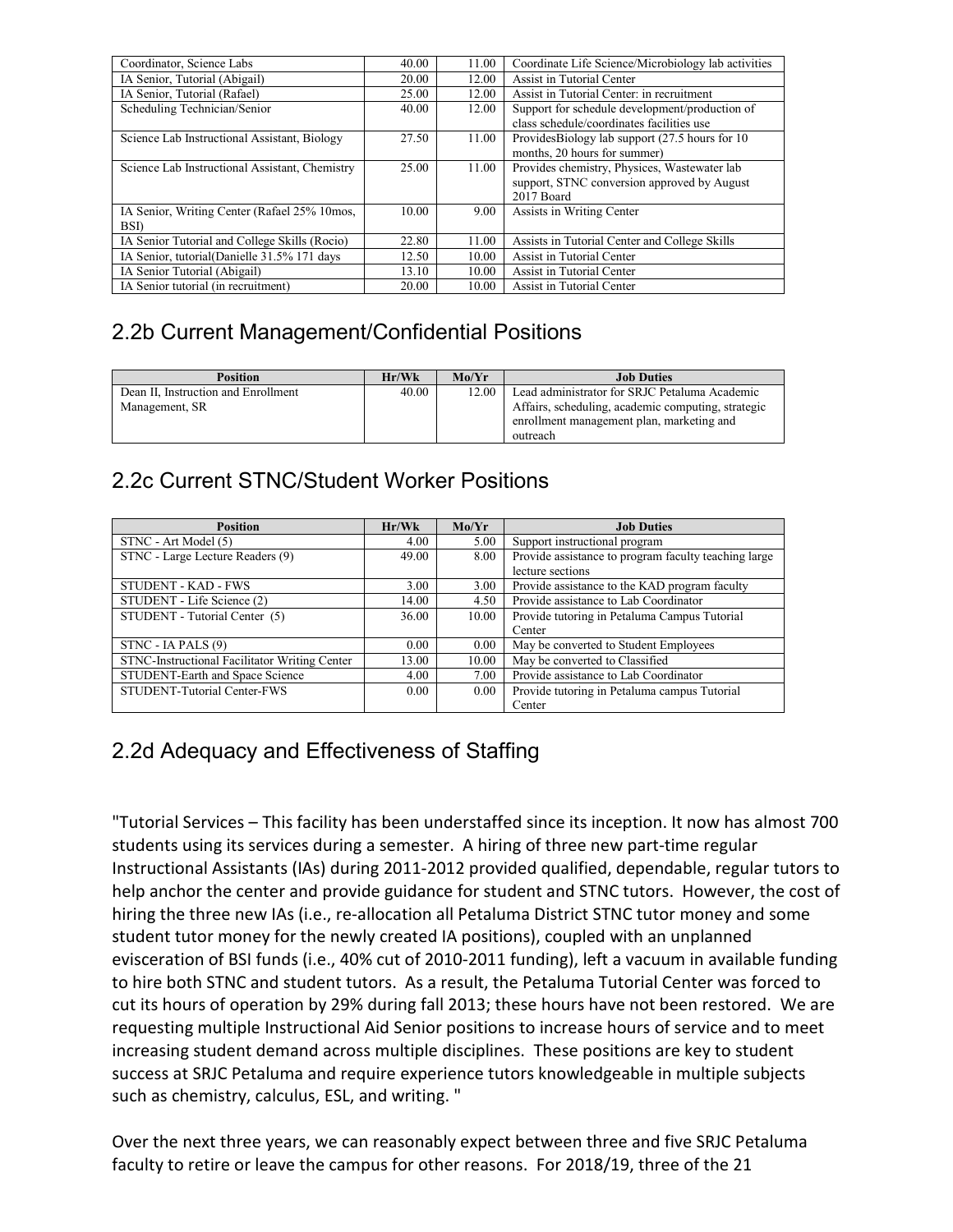departments formerly represented by one or more full-time faculty in residence in Petaluma (Counseling, ESL, and Business Administration) remain unstaffed by contract faculty, and eight of the 21 (38%) will be represented by only one regular full-time faculty in residence on the Petaluma campus. A retirement or resignation within any of those with only one full-time faculty member could seriously impact the well-being of those instructional programs if the position was not replaced.

The hiring of a part-time, regular administrative assistant in 2011-2012 for the Tutorial Center, though also cutting into the number of hours for tutors, has provided an organized office to keep track of all the students, student tutors, STNC's, and classified staff – something that had been lacking for many years. Petaluma's Tutorial Center currently shares an AA II with the College Skills Department; with more AA II support we could do more outreach and allow the IA's to tutor more students rather than support the office functions.

"The faculty to classified staff ratio for College Skills at the Petaluma Campus is far more unbalanced when compared with the Santa Rosa Campus. Petaluma has one full-time faculty member and six adjunct teaching credit classes and noncredit labs. Likewise, the Tutorial Center is coordinated by the one full-time faculty member (about 50% of their load), one part-time regular administrative assistant (16 hours/week) and five part-time regular instructional assistants (tutors). With 20 employees (classified, STNC, and student), the level of supervision and oversight is grossly inadequate. Therefore, we are requesting a Coordinator classified position for the day-to-day operation of the Tutorial Center.

The Writing Center: The District funds about 3 hours/per day of Writing Center coverage 3 days per week. The doors are not open enough for students to see the Writing Center as a reliable resource. Student Equity has funded STNC support for the Writing Center; however, Student Equity is not a reliable funding source, we have to continually reapply. Increasing District support of the Petaluma Writing Center would increase the program's stability and usage, which in turn would increase its FTES generation.

Academic Affairs Administration: The current workload of the Dean of Instruction is larger than other cluster deans given that this position wholistically supports an entire campus. It is a challenge to develop new instructional programs, including fund development, given the current workload. A second instructional Dean could allow the Academic Affairs department be more proactive in creating new programs/offerings to meet student need. "

| Rank | Location | SP             | M              | Current Title                     | <b>Proposed Title</b>               | Type       |
|------|----------|----------------|----------------|-----------------------------------|-------------------------------------|------------|
| 0001 | Petaluma | 02             | 0 <sub>1</sub> | Classified Employees New          | IA Senior-tutorial(100% 11 mos)     | Classified |
| 0001 | Petaluma | 02             | 0 <sub>1</sub> | Classified-inicrease to time base | Biology SLIA $+31.25\%$ 171 days    | Classified |
| 0001 | Petaluma | 02             | 01             | <b>Student Employees</b>          | Petaluma Tutorial Center            | Student    |
| 0002 | Petaluma | 0 <sub>1</sub> | 02             | Classified Employees New          | IA, ESL tutoring 50%                | Classified |
| 0002 | Petaluma | 02             | 01             | Classified employees New          | Vet Tech SLIA 50%                   | Classified |
| 0002 | Petaluma | 02             | 0 <sub>1</sub> | <b>Student Employees</b>          | Cisco Networking Tutor              | Student    |
| 0002 | Petaluma | 02             | 0 <sub>1</sub> | New Classified Position           | Coordinator, Tutorial Center (100%) | Classified |
|      |          |                |                |                                   | $11$ Mos $)$                        |            |
| 0002 | Petaluma | 02             | 0 <sub>1</sub> | Classified Employees New          | IA Senior, Writing Center (100%)    | Classified |
|      |          |                |                |                                   | $11 \text{ mos}$                    |            |

### 2.2e Classified, STNC, Management Staffing Requests

#### 2.3a Current Contract Faculty Positions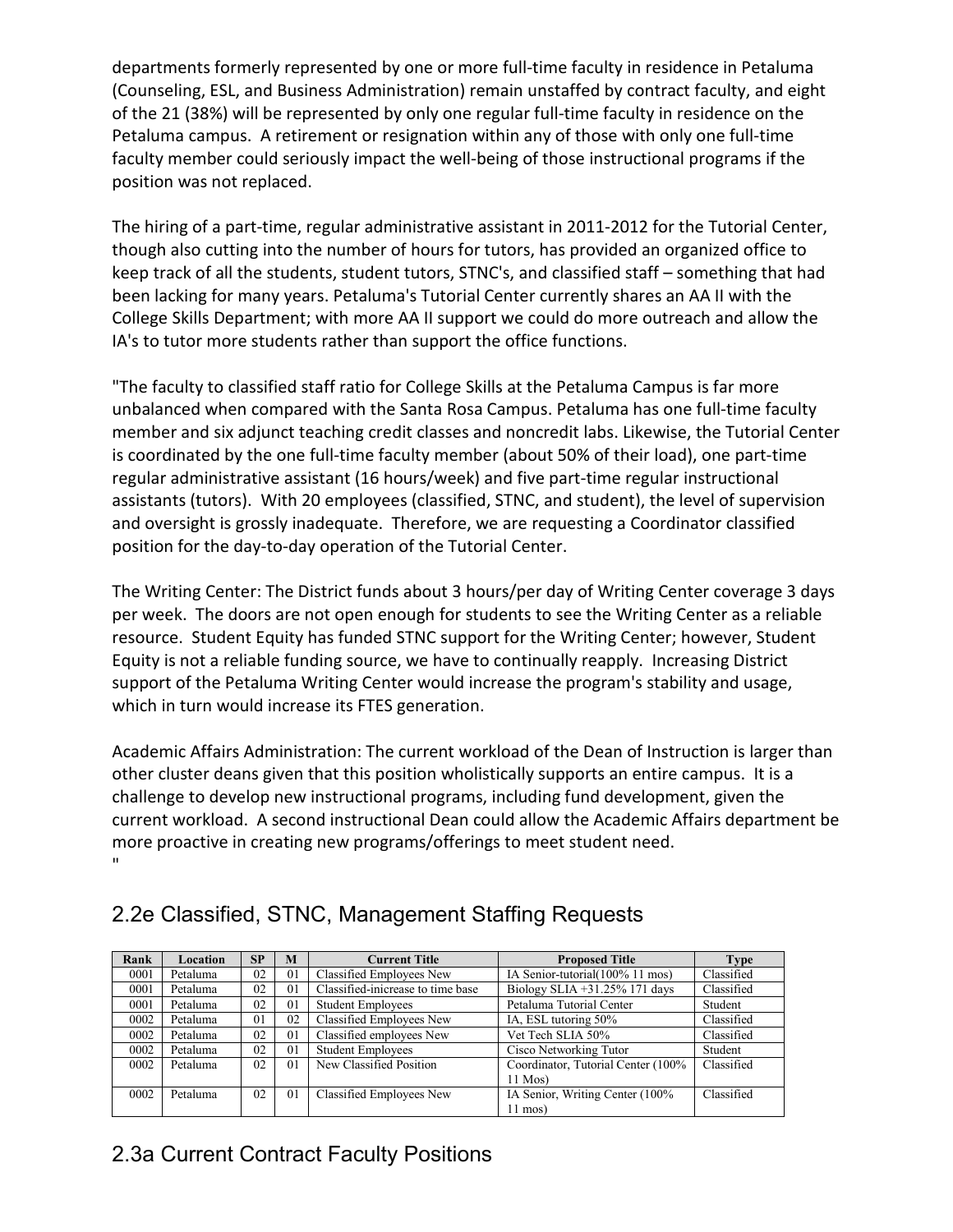| <b>Position</b>                      | <b>Description</b>                                                                  |
|--------------------------------------|-------------------------------------------------------------------------------------|
| Art (Studio) (1)                     |                                                                                     |
| Anthropology (1)                     |                                                                                     |
| Business $(0)$                       | (ERI 12/31/19)                                                                      |
| Chemistry $(0)$                      | On loan from SR campus ended S19                                                    |
| Communication Studies (3)            | One 40% Petaluma Film Fest/Cinemas Series; one Our House LC 20%                     |
| Computer Studies (2)                 | One sabbatical F19 & S20                                                            |
| College Skills (1)                   | Tenure Year 3                                                                       |
| DRD(2)                               | One started F15 (Tenure Year 4)                                                     |
| Earth and Space Science (2)          | One 36% Department Chair, One sabbatical F19 & S19                                  |
| English $(5)$                        | One 20% Puente; one Our House LC 20%; one Department Chair 93% and sabbatical       |
|                                      | S <sub>20</sub> (One Tenure Year 3)                                                 |
| Fire Technology (1)                  |                                                                                     |
| History $(1)$                        |                                                                                     |
| Kinesiology, Athletics $&$ Dance (2) | One 20% Faculty Dyelopment Coordinator + 5% Program Coordinator + 10%               |
|                                      | Delegated Chair dutites on                                                          |
| Librarian (2)                        | One ERI 12/31/19, One 99% reassigned time as Department Chair and WIOA grant        |
| Life Science (2)                     | One vacant after transfer to SR F20 (one Tenure year 4)                             |
| Mathmateics $(4 + 1$ vacant)         | One Tenure Year 4; one Tenure Yar 2; one Tenure Year 1                              |
| Psychology $(1)$                     | (one ERI 12/31/19), one AFA VP 15%, and Family Leave F19                            |
| Sociology $(1)$                      | (Tenure Year 3)                                                                     |
| Work Experience $(0.5)$              | One 50% assigned to Petaluma                                                        |
| World Languages (1)                  | One Spanish sabbatical S20 (Italian-retired May 2019)                               |
| Total 2019/2020                      | 36.5 Faculty after 5 ERI (4.13 FTEF less reassigned time/leaves including 3 serving |
|                                      | as Department Chair); 5 in Tenure Review.                                           |
| Counseling (4)                       | One Department chair, one Puente 50%, one EOPS                                      |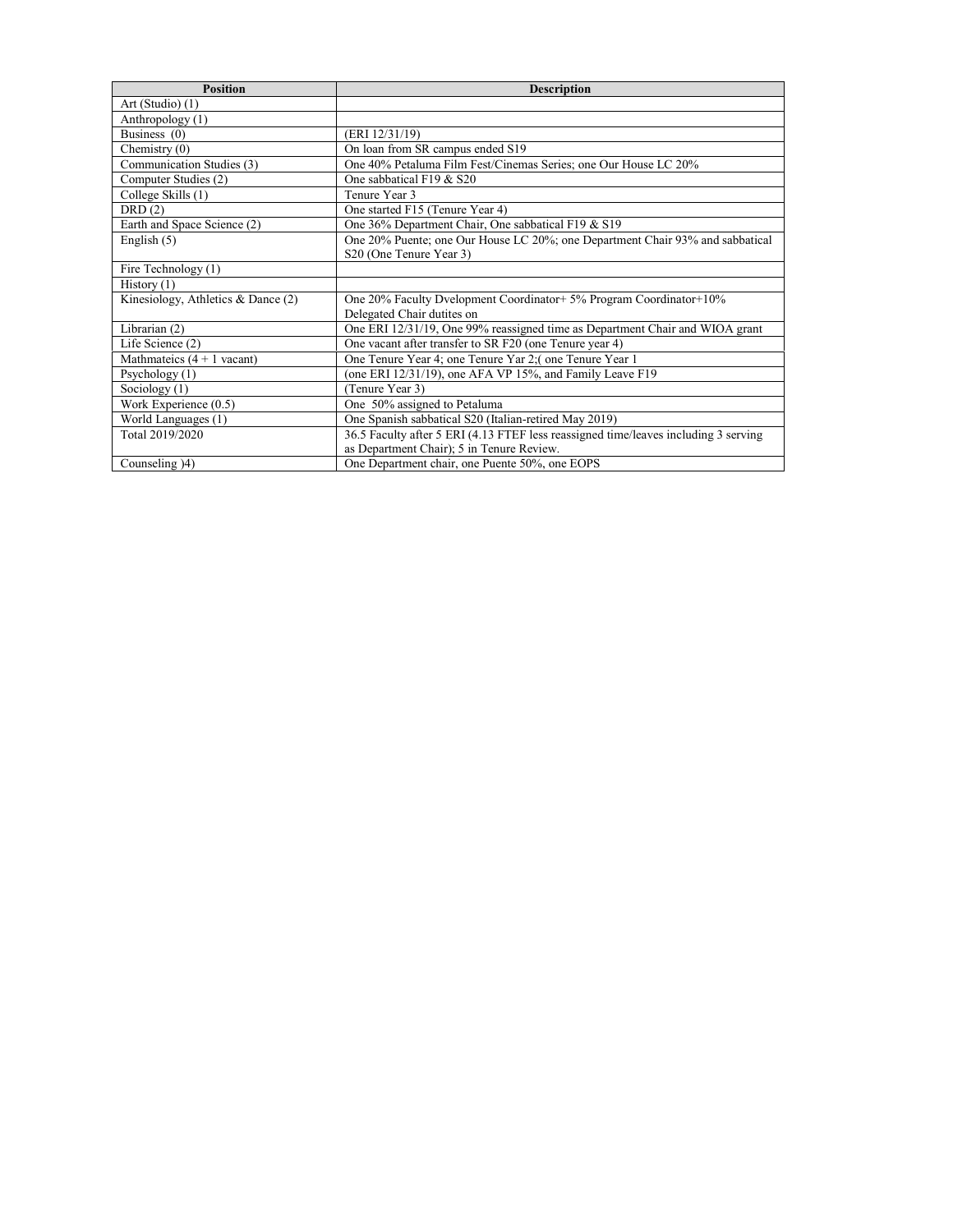### 2.3b Full-Time and Part-Time Ratios

| <b>Discipline</b>               | <b>FTEF</b> | $%$ Reg  | <b>FTEF</b>      | % Adj    | Description |
|---------------------------------|-------------|----------|------------------|----------|-------------|
|                                 | Reg         | Load     | Adj              | Load     |             |
| Agriculture & Natural Resources | 0.2000      | 15.3000  | 1.1100           | 85.0000  |             |
| AJ                              | 0.4000      | 100,0000 | 0.0000           | 0.0000   |             |
| AJ 21 37820.030                 | 0.2000      | 47.6000  | 0.2200           | 52.0000  |             |
| American Sign Language          | 0.0000      | 0.0000   | 0.8000           | 98.8000  |             |
| Animal Health                   | 0.4200      | 39.6000  | 0.6500           | 60.3000  |             |
| <b>ANTHRO</b>                   | 0.6200      | 29.7000  | 1.4400           | 69.3000  |             |
| <b>ART</b>                      | 2.2600      | 45.4000  | 2.7400           | 55.2000  |             |
| Astronomy                       | 1.3000      | 65.2000  | 0.6900           | 34.4000  |             |
| <b>BAD</b>                      | 0.8000      | 33.3000  | 1.5800           | 65.8000  |             |
| $\overline{BIO}$                | 2.4800      | 55.7000  | 1.9900           | 44.8000  |             |
| <b>Business Bookeeping</b>      | 0.0000      | 0.0000   | 0.2800           | 100.2000 |             |
| <b>Business General</b>         | 0.0000      | 0.0000   | 0.3700           | 100.4000 |             |
| <b>CHEM</b>                     | 2.0500      | 45.9000  | 2.4000           | 53.9000  |             |
| Child Development               | 0.0000      | 0.0000   | 0.0000           | 0.0000   |             |
| <b>CHLD</b>                     | 0.4000      | 28.2000  | 1.0100           | 71.2000  |             |
| <b>Communication Studies</b>    | 2.2100      | 41.9000  | 3.0300           | 57.5000  |             |
| <b>Computer Studies</b>         | 3.4300      | 84.7000  | 0.5900           | 14.6000  |             |
| <b>COUN</b>                     | 0.1700      | 9.8000   | 1.5500           | 90.5000  |             |
| <b>CSKLA</b>                    | 2.0000      | 28.8000  | 4.9600           | 71.5000  |             |
| Dance                           | 0.0000      | 0.0000   | 0.1600           | 97.8000  |             |
| <b>Emergency Medical Care</b>   | 0.0000      | 0.0000   | 0.2200           | 99.2000  |             |
| Engineering                     | 0.0000      | 0.0000   | 0.1300           | 102.5000 |             |
| <b>ENGL</b>                     | 6.3400      | 46.9000  | 7.0300           | 52.0000  |             |
| <b>ENVR</b>                     | 0.8200      | 98.0000  | 0.0000           | 0.0000   |             |
| <b>ESL</b>                      | 0.0000      | 0.0000   | 3.6700           | 99.3000  |             |
| Fire Technology                 | 1.4000      | 76.9000  | 0.4200           | 23.2000  |             |
| Foods and Nurtrition            | 0.8000      | 54.4000  | 0.6700           | 45.5000  |             |
| French                          | 0.2700      | 49.4000  | 0.2700           | 49.4000  |             |
| Geography                       | 0.4100      | 99.0000  | 0.0000           | 0.0000   |             |
| Geology                         | 1.1500      | 99,4000  | 0.0000           | 0.0000   |             |
| Health Care                     | 0.4000      | 100.0000 | 0.0000           | 0.0000   |             |
| History                         | 2.0500      | 52.1000  | 1.8300           | 46.5000  |             |
| Humanities                      | 0.2100      | 32.7000  | 0.4200           | 66.8000  |             |
| Italian                         | 0.4800      | 96.0000  | 0.0200           | 3.8000   |             |
| Journalism                      | 0.1300      | 47.6000  | 0.1400           | 50.7000  |             |
| <b>Kinesiology Fitness</b>      | 0.5700      | 28.8000  | 1.4200           | 72.3000  |             |
| Kinesiology Lecture             | 0.6500      | 33.5000  | 1.2900           | 66.0000  |             |
| LIR                             | 0.0000      | 0.0000   | 0.1400           | 98.0000  |             |
| <b>MATH</b>                     | 9.0700      | 64.5000  | 5.6400           | 38.3000  |             |
| Media Studies                   | 1.8100      | 62.6000  | 1.0800           | 37.5000  |             |
|                                 |             |          |                  |          |             |
| Music                           | 0.0000      | 0.0000   |                  | 98.8000  |             |
| Microbiology                    | 0.9700      | 50.2000  | 0.9700<br>2.2500 | 50.5000  |             |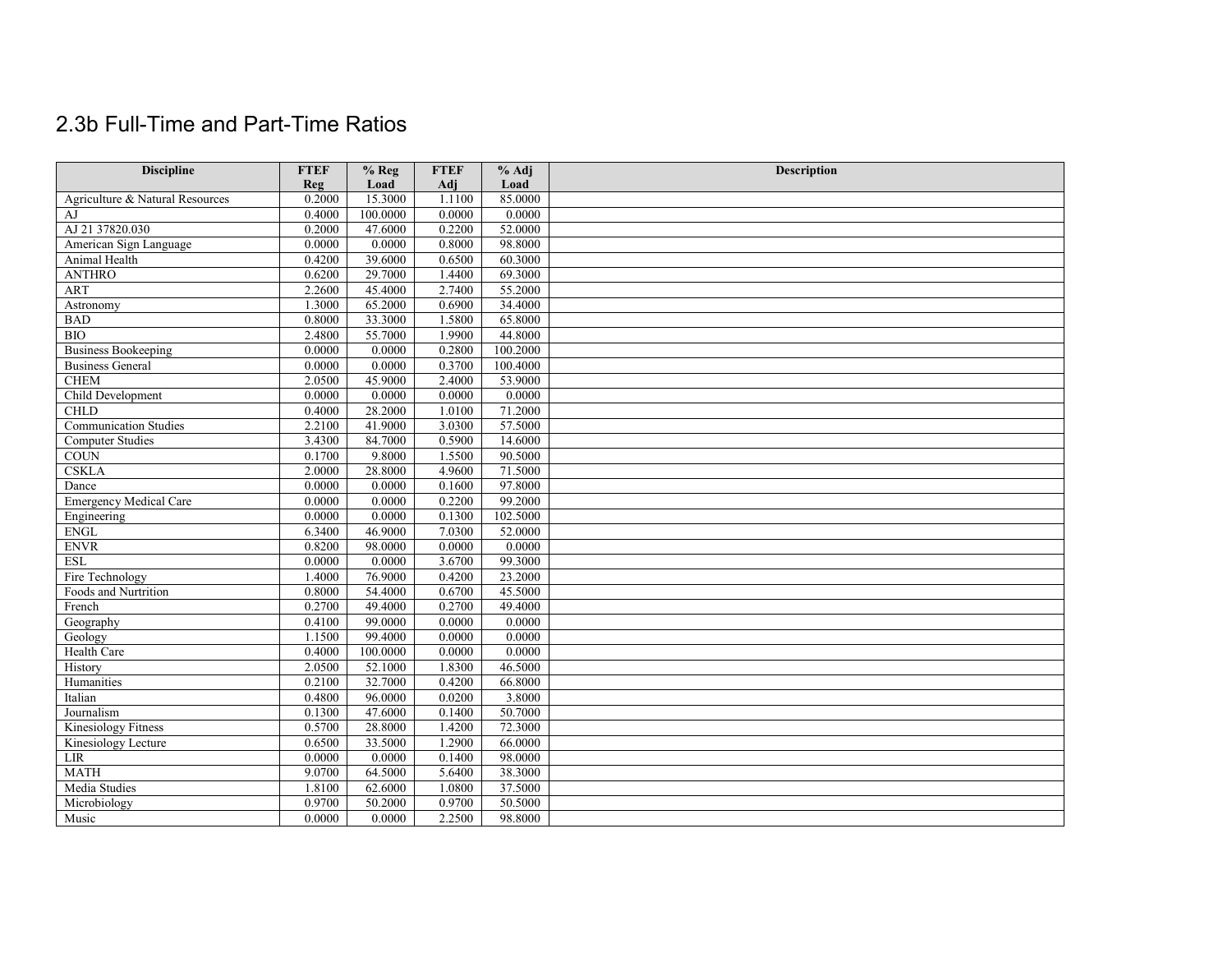| <b>Natural Resources</b> | 0.2000  | 5.3000   | .1100   | 85.0000  |              |
|--------------------------|---------|----------|---------|----------|--------------|
| Older Adults             | 0.0000  | 0.0000   | 0.2100  | 102.8000 |              |
| Petaluma Total           | 54.5800 | 47.5000  | 59.9700 | 52.1000  | <b>TOTAL</b> |
| PHIL                     | 0.4100  | 32.9000  | 0.8200  | 65.4000  |              |
| Physics                  | 0.0000  | 0.0000   | 0.3400  | 100.6000 |              |
| Political Science        | 0.8200  | 44.5000  | .0100   | 54.4000  |              |
| <b>PSYCH</b>             | 3.2300  | 75.7000  | .0100   | 23.6000  |              |
| SOC.                     | 2.0000  | 100.0000 | 0.0000  | 0.0000   |              |
| Spanish                  | .8700   | 68.6000  | 0.8300  | 30.5000  |              |
| Waste Water Treatment    | 0.0000  | 0.0000   | .2900   | 99.6000  |              |
| Water Treatment          | 0.0000  | 0.0000   | 0.4700  | 99.7000  |              |
| Work Experience          | 0.0000  | 0.0000   | 0.0000  | 0.0000   |              |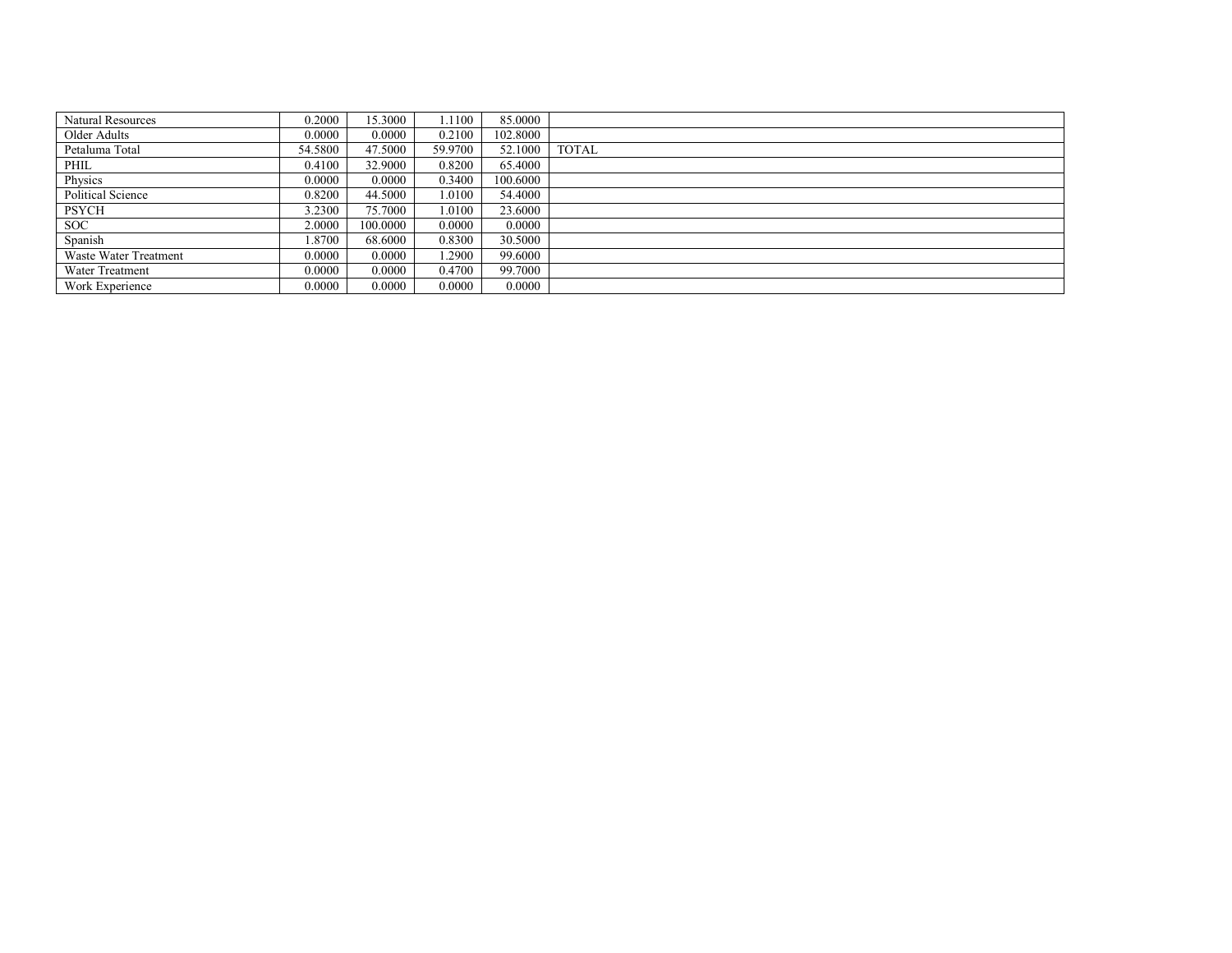#### 2.3c Faculty Within Retirement Range

Over the next three years, we can reasonably expect about two SRJC Petaluma faculty to retire or leave the campus for other reasons. For 2016/17, two of the 21 departments formerly represented by one or more full-time faculty in residence in Petaluma (ESL and Business Administration) remain unfilled by contract faculty, and nine of the 21 (43%) will be represented by only one regular full-time faculty in residence on the Petaluma campus. A retirement or resignation within any of those with only one full-time faculty member could seriously impact the well-being of those instructional programs if the position was not replaced.

An emerging challenge are the number of Petaluma faculty in residence serving as department chairs, which is currently five of the 42 in residence. The inclination by departments to insist that department chairs reside in Santa Rosa has the potential of creating a faculty staffing crisis in Petaluma given that each department chair assignment is for three years. In 2016, Petaluma lost the teaching load of the English and the Math department chair.

Thus, over the next several years, in order to sustain the academic programs SRJC students deserve and have come to expect on the Petaluma campus, it will be critically important to carefully assess and if needed make the case for replacement of departing faculty in core disciplines, address the issue of Petaluma faculty elected as department chairs, and grow the overall number of regular faculty positions in key emerging disciplines across the campus.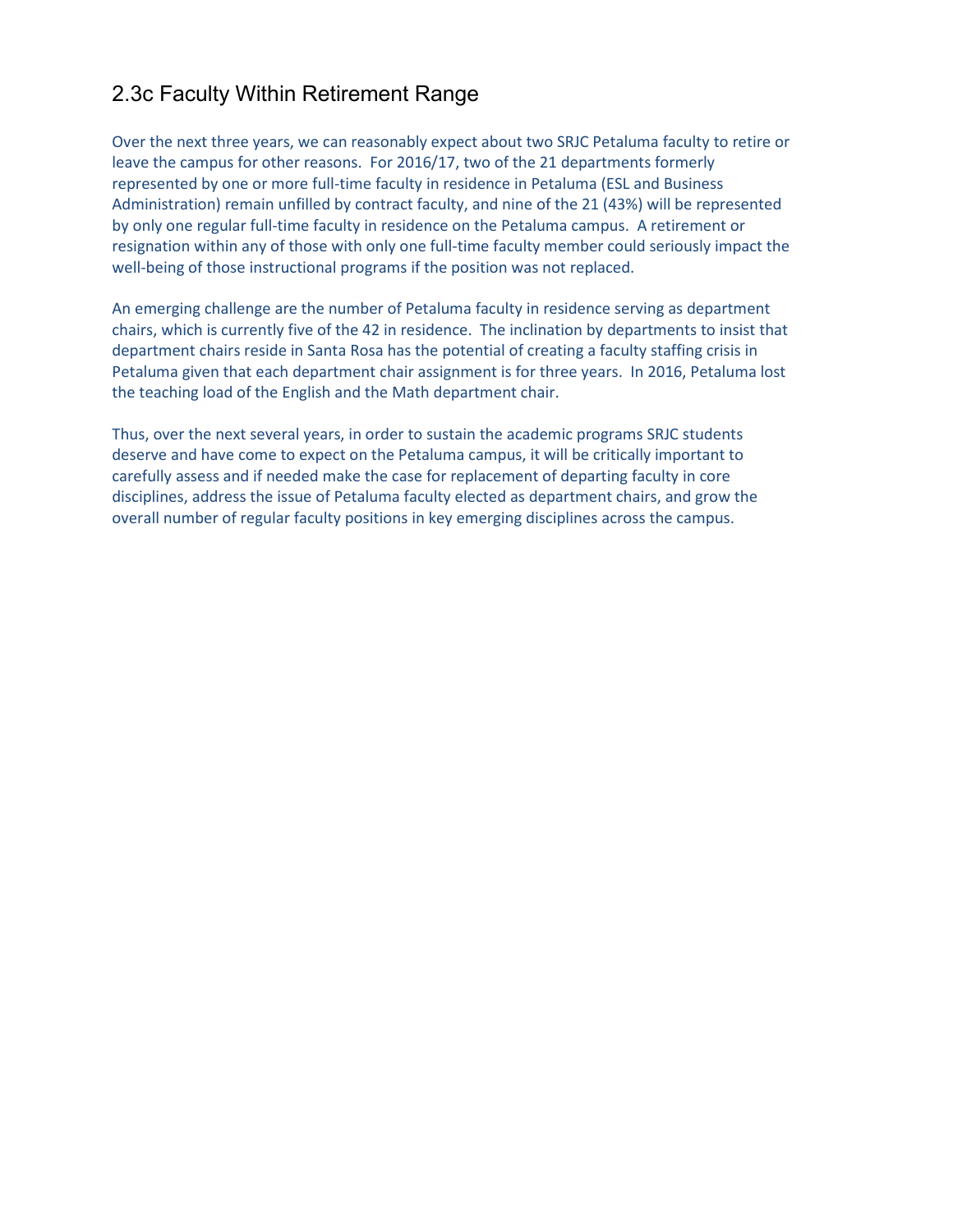#### 2.3d Analysis of Faculty Staffing Needs and Rationale to Support Requests

SRJC Petaluma is in dire need of a retirement-replacement full-time Counselor.  SRJC is a Hispanic Serving Institution and serves a growing Latino student population - we need culturally competent Counselors to provide services for first generations students.  SRJC Petaluma has experienced decreased funding for adjunct Counselors, so our ability to adequately staff relying on part-time faculty is impaired.  Our student to Counselor ratio exceeds 1000:1 in Petaluma, far afield from best practice recommendations for caseloads.  The District has relied on categorical grants to fund Counselor positions, an unsustainable model that has been tapped out.  In 18/19 for the first time, the Petaluma HSI Our House learning community will be run with two teaching faculty because there was no counselor available to pair with the learning community.

SRJC Petaluma needs a Business Administration faculty member to replace two retirements: one retiring after fall 2019 and the other vacated in 2011/12 when a split load faculty who taught largely in Petaluma retired.  The campus needs an anchor faculty in this very popular and well enrolled major.  Furthermore, the Social Sciences discipline would like to request a split History/Political Science faculty member because 100% of our Political Science courses are taught by adjuncts or traveling Santa Rosa faculty and our History department needs a strengthened, culturally competent presence.

SRJC Petaluma is increasing our ESL classes and students served due to the outreach efforts of our ELL Outreach Coordinator and the revised ESL pathway.  Petaluma previously had two fulltime ESL faculty who retired without replacement.  As a Hispanic Serving Institution, we must serve the needs of our community.  In 2016/2017 we were unable to staff ESL classes due to a shortage in the adjunct pool.

SRJC Petaluma is ready to have a full-time Chemistry faculty assigned to the campus. The department rotated faculty to the Petaluma campus over the last 4 years; however, this rotation was abandoned starting fall 2019.  We have increased the course offerings due to student demand and are preparing for a building project that will increase our Chemistry labs.  We need an anchor faculty to further expand our Chemistry program.

For the future, several disciplines are on the SRJC Petaluma faculty "watch list."  These include Child Development, Administrative Justice, Psychology, Water Treatment/Wastewater, and Computer Studies: Network Security position. As SRJC moves forward with the addition of a new program in Computer Security that includes AS Majors, Certificates of Achievement and Skills Certificates, as well as a series of "stackable certificates," the addition of another full-time faculty member to teach and manage the program will be necessary.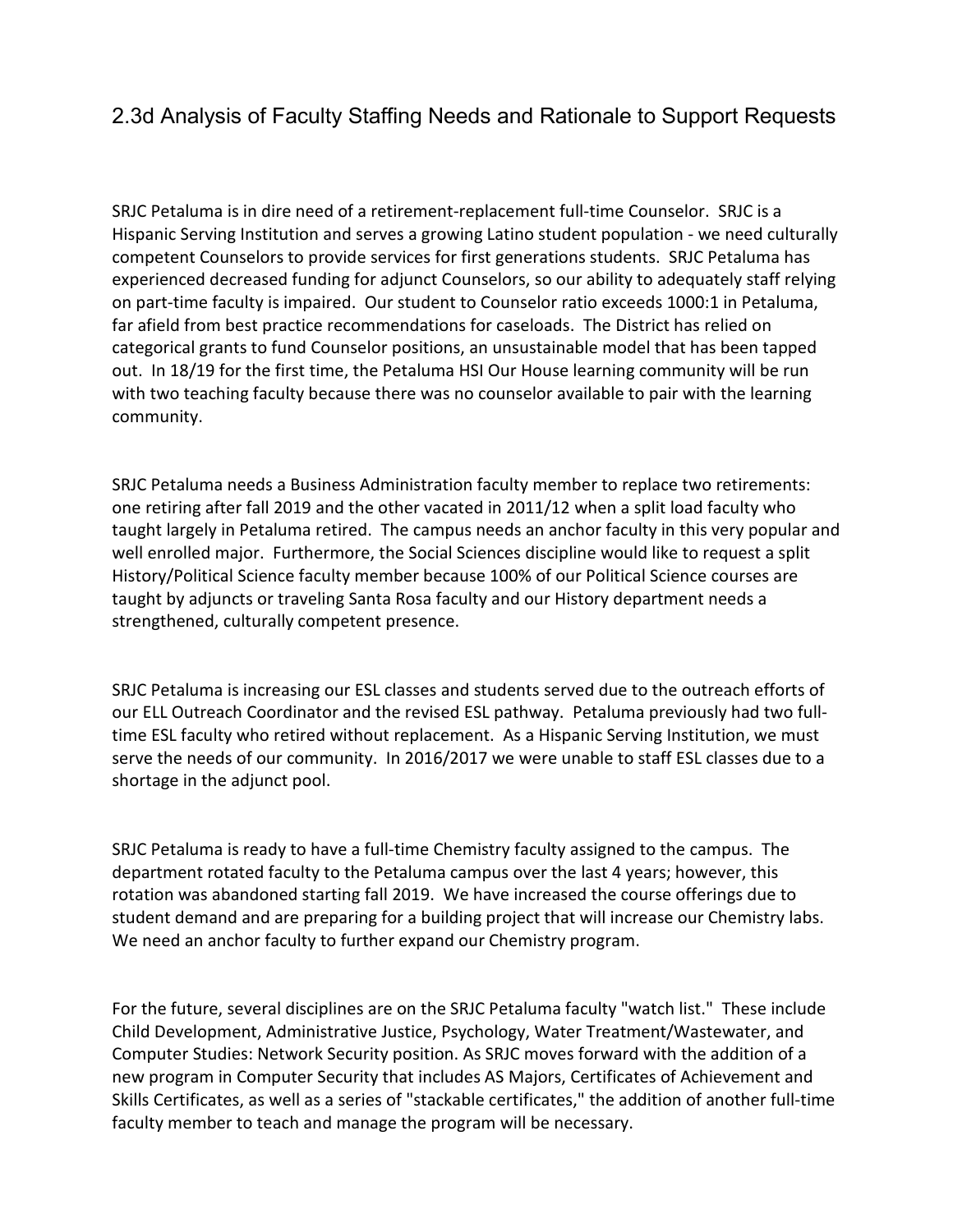SRJC Petaluma supports the Santa Rosa requests for Chemistry, Psychology, and Library faculty positions because filling these will also help staff classes on Petaluma campus.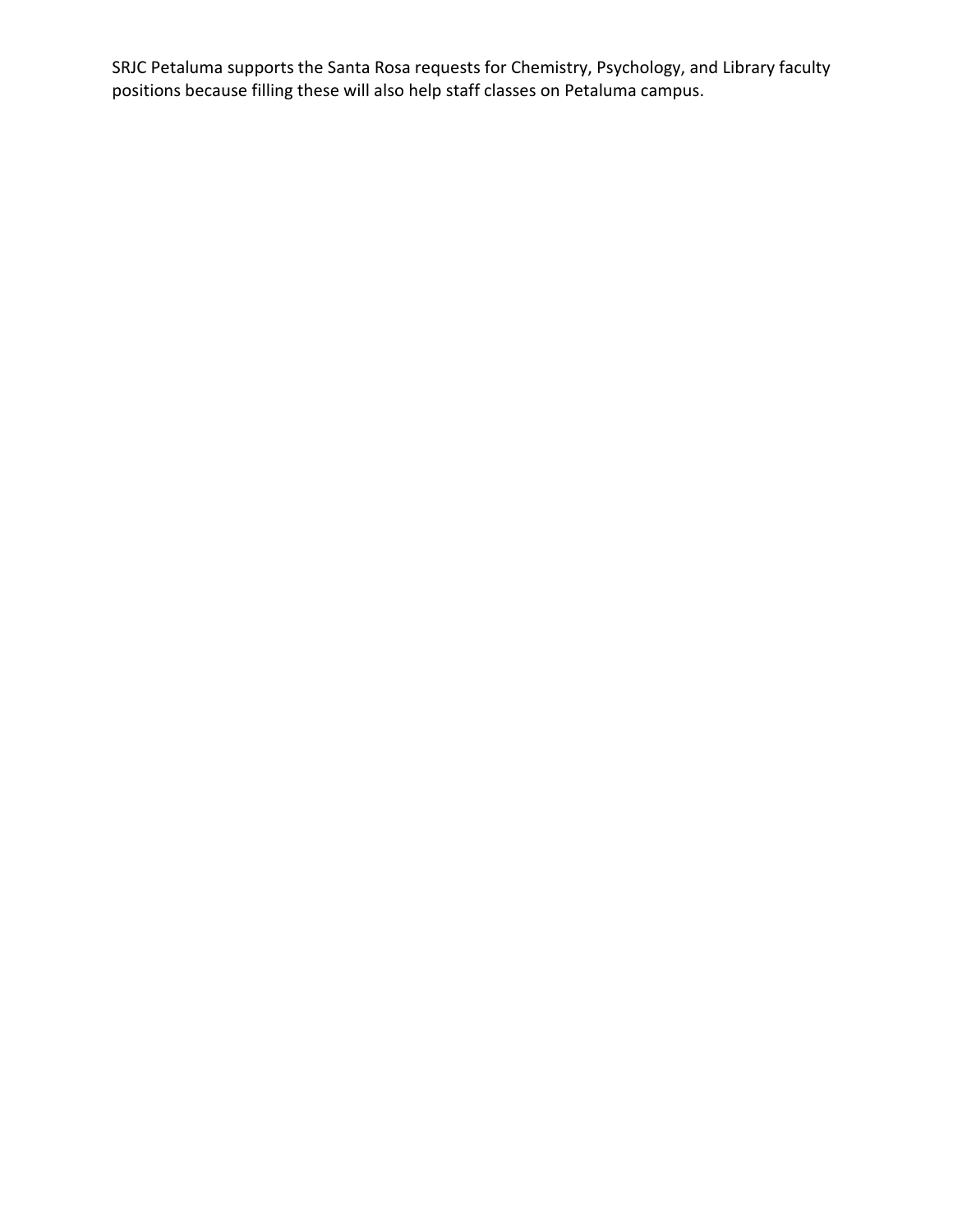## 2.3e Faculty Staffing Requests

| Rank | Location | SP  | M  | <b>Discipline</b>            | <b>SLO Assessment Rationale</b> |
|------|----------|-----|----|------------------------------|---------------------------------|
| 0001 | Petaluma | -01 | 02 | Counseling                   |                                 |
| 0002 | Petaluma | -01 | 02 | <b>ESL</b>                   |                                 |
| 0003 | Petaluma | -01 | 02 | Chemistry                    |                                 |
| 0004 | Petaluma | -01 | 02 | Computer Studies: Networking |                                 |
| 0005 | Petaluma | -01 | 02 | History                      |                                 |
| 0006 | Petaluma | -01 | 02 | Political Science            |                                 |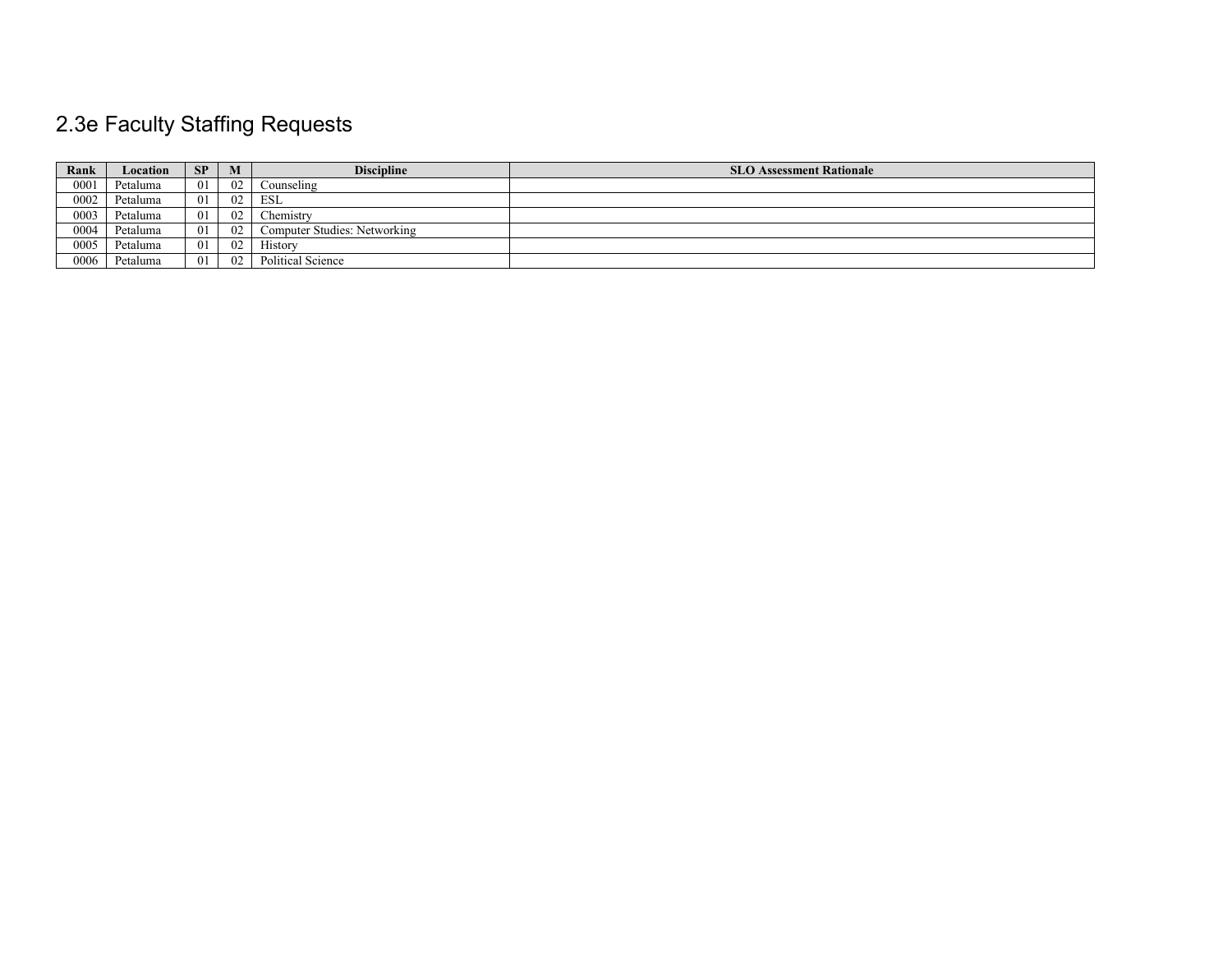#### 2.4b Rationale for Instructional and Non-Instructional Equipment, Technology, and Software

**Although the Phase II and Phase III expansion/renovation was completed 10 years ago, we are still playing catch-up to outfit existing program offerings.  At the time of expansion, there was little remaining bond funds to cover classroom furniture; consequently what was purchased (tab arm chairs and student desks) are static (they do not roll), inflexible (they do not bend), and offer a small writing surface, all of which creates barriers to learning and negatively impacts student health.  SRJC Petaluma faculty are requesting flexible furniture to meet the needs of their dynamic and engaging instructional styles.  In addition, faculty are requesting the ability to create student group work zones in classrooms; therefore, there are several requests for mobile whiteboards.** 

**In addition our Phase II and III additions are now 9 years old, the age at which most of the technology needs replacing.  A significant request for replacement of technology was put forward in the 2017 and 2018 Institutional Technology Group (ITG) budget proposal, covering needs in Ellis Auditorium, PC 630 the Psychology Lab, as well as a media refresh in all the classrooms which includes replacement of all screens and whiteboards.  In addition, the ITG budget request for 2017 also includes a mobile laptop cart to create computerized classrooms in Call Building (Behavioral Sciences and English).** 

**Instructional equipment requests are based on instructor rationale and justification as well advisory board recommendations. Consequently, instructional equipment not only meets the needs of the instructional program, but also addresses recommendations from industry and the community at-large. Instructional equipment for 2019 has been requested for the following programs:  Biology, Art, Geology, Agriculture, Kinesiology, Digital Filmmaking, Computer Studies (CISCO Networking), and multiple classrooms on campus that need new furniture.** 

**Currently our academic supports are spread throughout the Petaluma Campus: the Tutorial and Writing Center and Open Computer Lab is in Doyle Hall, and our Reference Desk is tucked away in Mahoney.  SRJC Library Services would like to partner with these academic support systems to provide a "sticky" place to support learning activities.  The transition of library space to include a learning commons is a reflection of a major integration of the library mission into the academic context of the College.  The Mahoney Learning Center would include shifting the tucked away Reference Desk into a centeralized "Genius Bar" surrounded by shared learning spaces which can be staffed with tutors.  We have identified underultilized space in the library as students move to accessing information from online databases and away from print materials.** 

**\$100,000 One Time** 

**SRJC Petaluma is currently expanding our STEM offerings with the construction of new Chemistry and Anthropology labs to be completed in spring 2020. Further expansion of STEM majors majors could be accomplished with one-time equipment purchases in Biology (\$300,000), Physics (\$100,000), and Chemistry (\$200,000).** 

**\$600,000 One Time**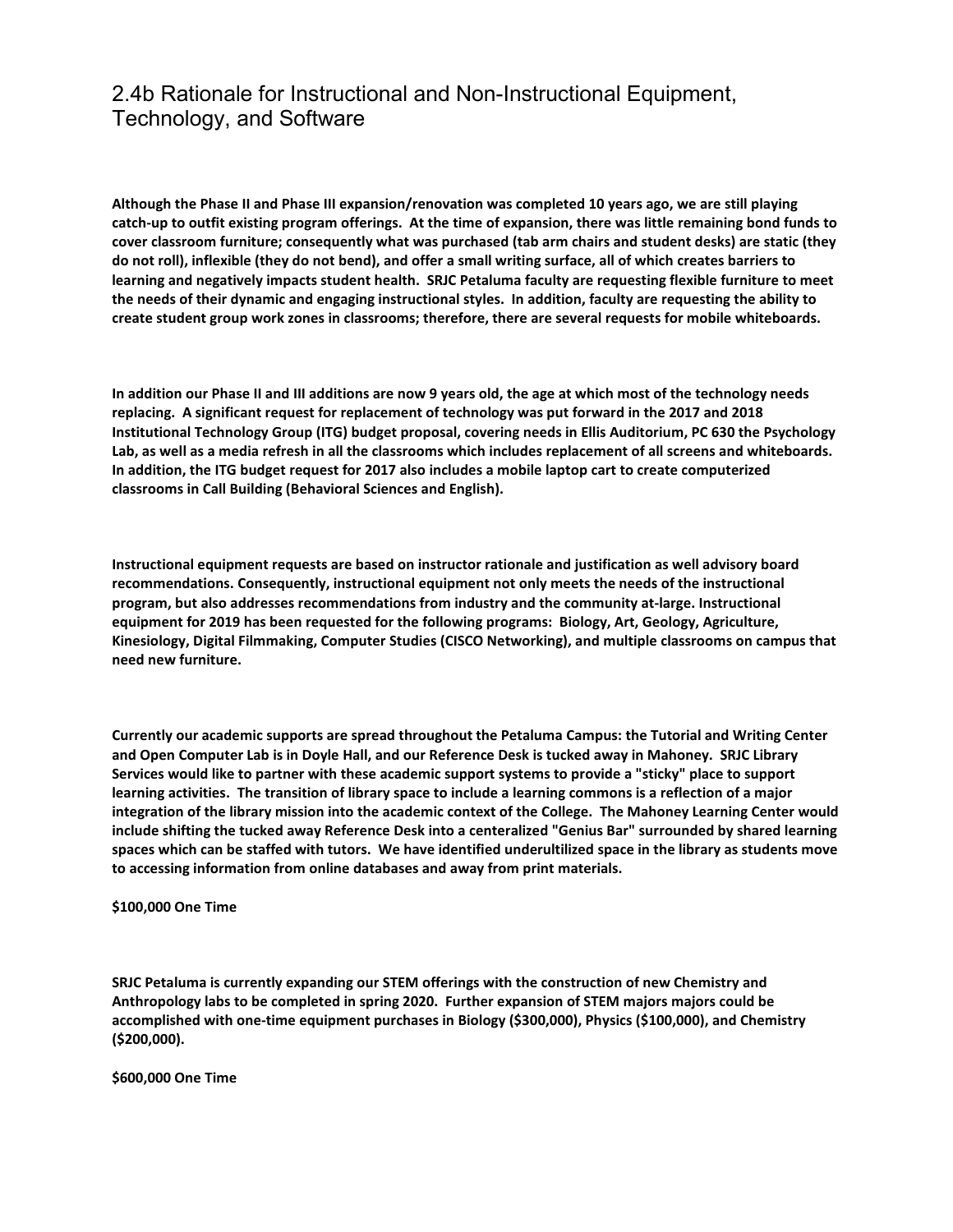**Our full-time faculty members are transforming SRJC Petaluma into an indoor/outdoor learning environment.  We are seeking funds to (a) further build the Student Garden as a demonstration classroom for Geology, Agriculture Science, and cross-discipline discussions of food systems.  We would purchase a rainwater catchment system, build an aquaponics system, and install a small scale solar system (\$25,000), (b) install a forensic anthropology dig site that would include geologic strata analysis (\$15,000), and (c) build a multidisciplinary outdoor classroom/meeting space with sun protection (\$40,000).** 

**\$80,000 One Time** 

**The Cisco Certified Network Associate certificate programs uses team based learning to develop the skills students will need in the work environment.  We have installed 5 networking racks with servers that will support 5 teams of students, we would use the funds to purchase hexagonal desks to facilitate the learning groups.** 

**\$25,000 One Time** 

**The field of cyber security rapidly changes about every 6 months.  We would like to create an endowment for our full-time faculty members in computer networking to attend trainings once every two years.  These trainings are provided by private companies, such as Global Assembly, and typically cost \$5,000 per training.  This amount exceeds our current professional development awards for faculty.** 

**\$5,000 Annual/Ongoing**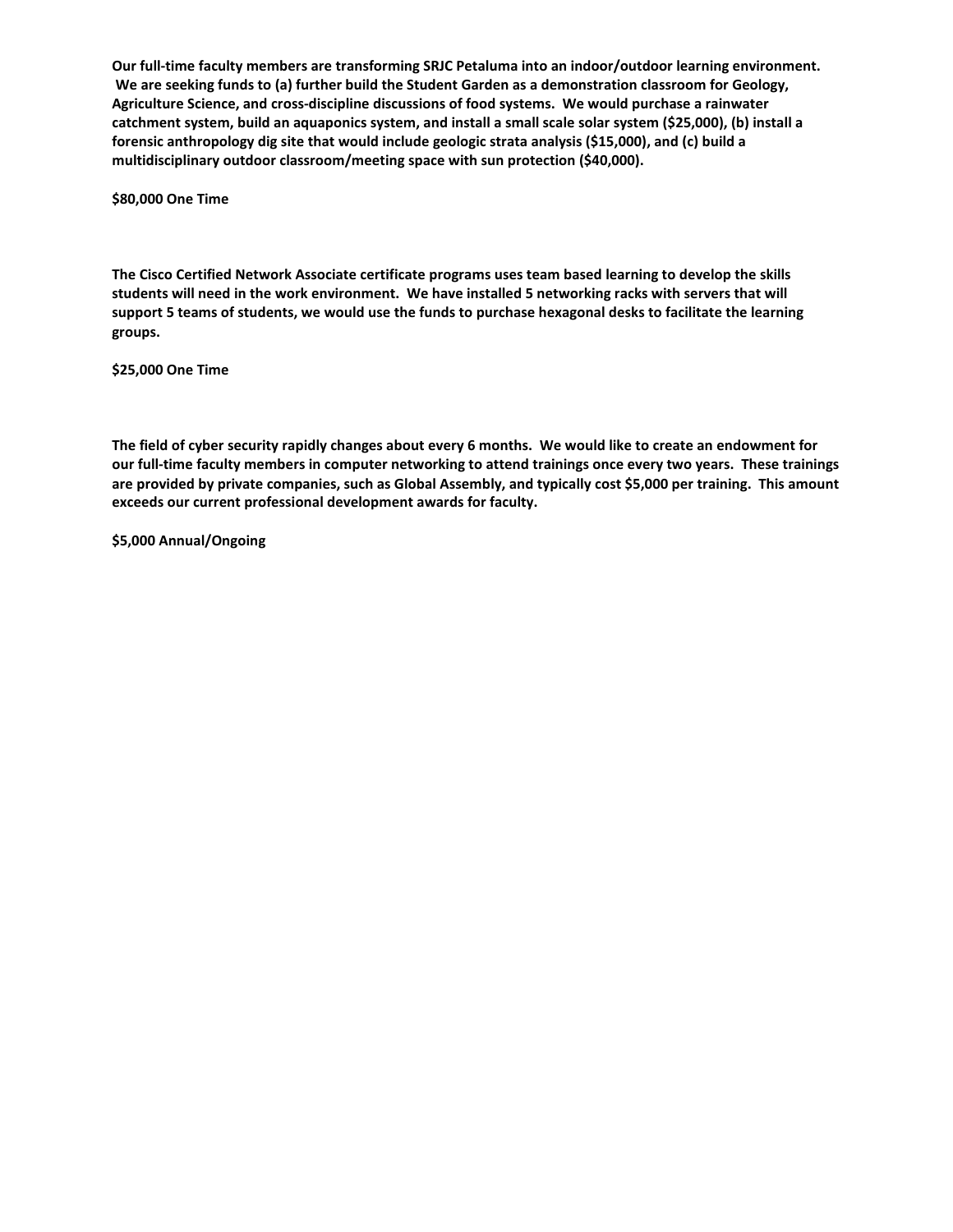# 2.4c Instructional Equipment Requests

| Rank | Location | $\mathbf{S}\mathbf{P}$ | M               | <b>Item Description</b>                | <b>Qty</b>      | <b>Cost Each</b> | <b>Total Cost</b> | <b>Requestor</b>      | Room/Space       | Contact                |
|------|----------|------------------------|-----------------|----------------------------------------|-----------------|------------------|-------------------|-----------------------|------------------|------------------------|
| 0001 | Petaluma | $\overline{02}$        | 01              | Anthropology dig site lab              |                 | \$16,000.00      | \$16,000.00       | Catherine             | Michelle Hughes  | CW                     |
|      |          |                        |                 |                                        |                 |                  |                   | Williams              | Markovics        |                        |
| 0002 | Petaluma | 02                     | 01              | Outdoor classroom seating and storage  | 1               | \$20,000.00      | \$20,000.00       | Catherine             | Michelle Hughes  | CW                     |
|      |          |                        |                 |                                        |                 |                  |                   | Williams              | Markovics        |                        |
| 0003 | Petaluma | 02                     | 0 <sub>1</sub>  | DI Water Filter and Installation       | 1               | \$8,000.00       | \$8,000.00        | Catherine             | PC 208 & 313     | $\overline{\text{CW}}$ |
|      |          |                        |                 |                                        |                 |                  |                   | Williams              |                  |                        |
| 0005 | Petaluma | 02                     | 01              | Student Desks for PC 124               | 40              | \$500.00         | \$20,000.00       | Catherine             | PC 124           | $\mathrm{cw}$          |
|      |          |                        |                 |                                        |                 |                  |                   | Williams              |                  |                        |
| 0006 | Petaluma | 02                     | 01              | Student Desks for PC 244               | 51              | \$500.00         | \$25,500.00       | Catherine             | PC 244           | cw                     |
|      |          |                        |                 |                                        |                 |                  |                   | Williams              |                  |                        |
| 0007 | Petaluma | 02                     | 01              | Student Desks for PC 691               | 35              | \$500.00         | \$15,500.00       | Catherine             | PC 691           | cw                     |
|      |          |                        |                 |                                        |                 |                  |                   | Williams              |                  |                        |
| 0008 | Petaluma | 02                     | 01              | Student Desks for Pc 694               | 38              | \$500.00         | \$19,000.00       | Catherine             | PC 694           | cw                     |
|      |          |                        |                 |                                        |                 |                  |                   | Williams              |                  |                        |
| 0009 | Petaluma | $\overline{02}$        | 01              | Student Desks for PC 695               | 38              | \$500.00         | \$19,000.00       | Catherine             | PC 695           | cw                     |
|      |          |                        |                 |                                        |                 |                  |                   | Williams              |                  |                        |
| 0010 | Petaluma | 02                     | 01              | Student Desks for PC 696               | 38              | \$500.00         | \$19,000.00       | Catherine<br>Williams | PC 696           | cw                     |
| 0011 | Petaluma | 02                     | 01              | Student Desks for PC 205               | 35              | \$500.00         | \$15,500.00       | Catherine             | PC 205           |                        |
|      |          |                        |                 |                                        |                 |                  |                   | Williams              |                  | cw                     |
| 0012 | Petaluma | 02                     | 01              | Student Desks for PC 207               | $\overline{35}$ | \$500.00         | \$15,500.00       | Catherine             | PC 207           | $\mathrm{cw}$          |
|      |          |                        |                 |                                        |                 |                  |                   | Williams              |                  |                        |
| 0013 | Petaluma | 02                     | 01              | Lighting Board Ellis ETC on XE         | $\mathbf{1}$    | \$16,000.00      | \$16,000.00       | Matt Pearson          | PC 310           | $\overline{\text{CW}}$ |
| 0014 | Petaluma | 02                     | 01              | Instructor Computer work station       | 1               | \$875.00         | \$875.00          | Tara Jacobson         | PC 805           | $\mathrm{cw}$          |
| 0015 | Petaluma | 02                     | 01              | IMAC music editing computer            | $\mathbf{1}$    | \$9,000.00       | \$9,000.00        | Jake Stillman         | PC 246           | cw                     |
| 0016 | Petaluma | 02                     | 01              | 2 in 1 Laptop computer                 | $\mathbf{1}$    | \$1,000.00       | \$1,000.00        | Michael               | PC 645           | cw                     |
|      |          |                        |                 |                                        |                 |                  |                   | McKeever              |                  |                        |
| 0017 | Petaluma | 02                     | 01              | Small laptop computer                  | 18              | \$500.00         | \$9,000.00        | Michael               | PC 645           | $\mathrm{cw}$          |
|      |          |                        |                 |                                        |                 |                  |                   | McKeever              |                  |                        |
| 0018 | Petaluma | 02                     | 01              | Greenhouse                             | -1              | \$25,000.00      | \$25,000.00       | David Kratzman        | Garden           | $\overline{\text{CW}}$ |
| 0019 | Petaluma | 02                     | 01              | Aquaponics System                      | 1               | \$3,000.00       | \$3,000.00        | David Kratzman        | Garden           | CW                     |
| 0020 | Petaluma | 02                     | 01              | Environmental Scanning Electron Micro  | 1               | \$5,000.00       | \$5,000.00        | David Kratzman        | PC 211           | cw                     |
| 0021 | Petaluma | 02                     | $\overline{01}$ | Benchtop XRD or XRF (Xray Diffraction) | 1               | \$5,000.00       | \$5,000.00        | David Kratzman        | PC 211           | $\mathrm{cw}$          |
| 0022 | Petaluma | 02                     | 01              | Small Scale Solar System               | $\mathbf{1}$    | \$25,000.00      | \$25,000.00       | David Kratzman        | PC 211           | $\mathrm{cw}$          |
| 0023 | Petaluma | 02                     | 01              | VR Goggles                             | $\overline{2}$  | \$5,000.00       | \$10,000.00       | Michael Traina        | PC 246           | cw                     |
| 0024 | Petaluma | 02                     | 01              | Cisco routers Model 4321               | 10              | \$1,300.00       | \$13,000.00       | Michael               | PC645            | cw                     |
|      |          |                        |                 |                                        |                 |                  |                   | McKeever              |                  |                        |
| 0025 | Petaluma | 02                     | 01              | Raspberry Pl and Ancilary add-ons      | 25              | \$200.00         | \$5,000.00        | Michael Mckeever      | PC 645           | cw                     |
| 0026 | Petaluma | $\overline{02}$        | 01              | Cisco 2500 Series Wireless Controller  | $\mathbf{1}$    | \$600.00         | \$600.00          | Michael               | PC 645           | cw                     |
|      |          |                        |                 |                                        |                 |                  |                   | McKeever              |                  |                        |
| 0026 | Petaluma | 02                     | 01              | 2 TB Hard Drivesw $(4@140)$            | $\overline{4}$  | \$140.00         | \$560.00          | Michael               | PC 645           | $\mathrm{cw}$          |
|      |          |                        |                 |                                        |                 |                  |                   | McKeever              |                  |                        |
| 0027 | Petaluma | 02                     | 01              | Rolling White Boards                   | $\overline{2}$  | \$1,000.00       | \$2,000.00        | Catherine             | PC Call Building | <b>CW</b>              |
|      |          |                        |                 |                                        |                 |                  |                   | Williams              |                  |                        |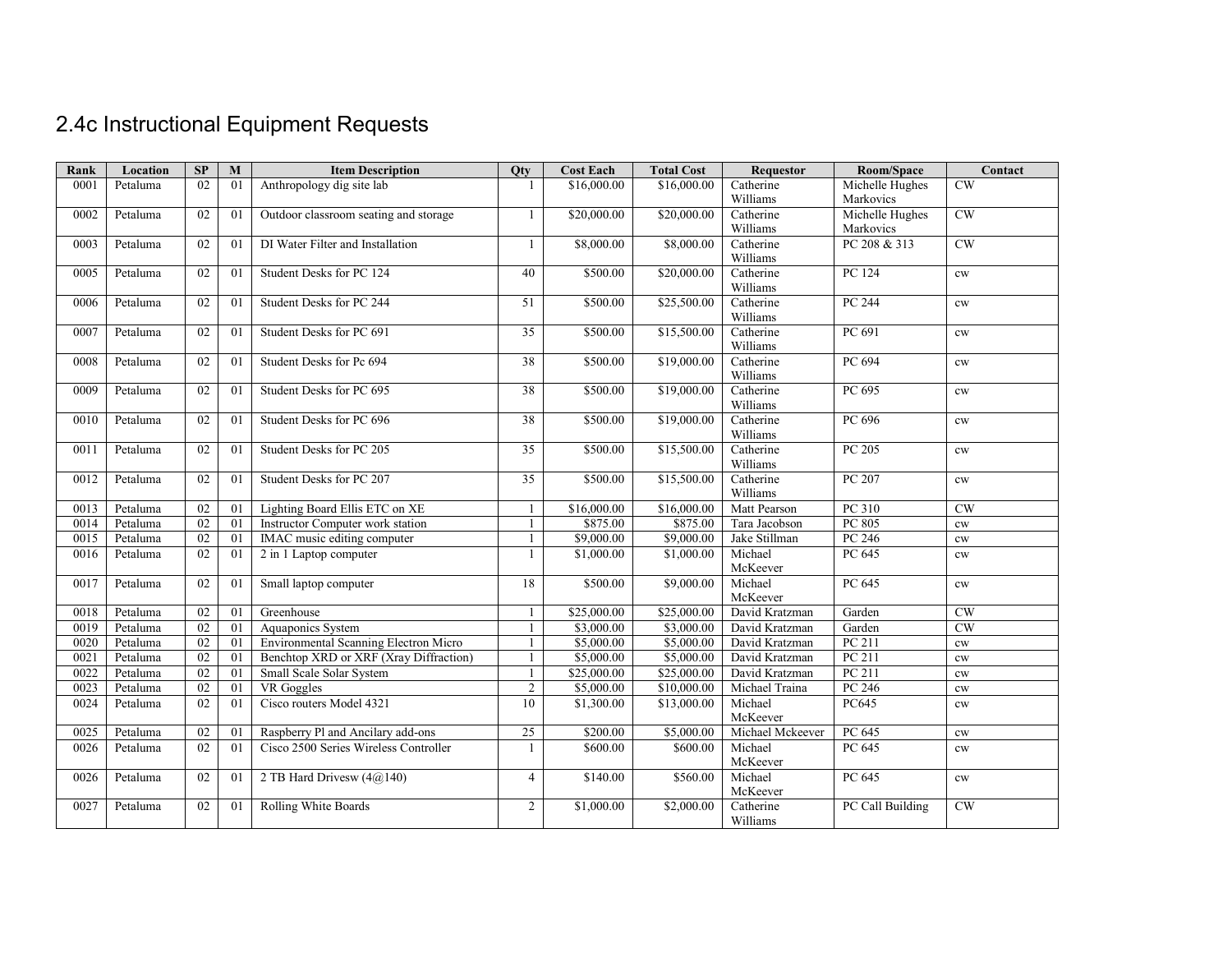## 2.4d Non-Instructional Equipment and Technology Requests

| Rank | Location | <b>SP</b> | М              | <b>Item Description</b>                | <b>Qty</b> | <b>Cost Each</b> | <b>Total Cost</b> | <b>Requestor</b>      | Room/Space | Contact     |
|------|----------|-----------|----------------|----------------------------------------|------------|------------------|-------------------|-----------------------|------------|-------------|
| 0000 | Petaluma | 02        | 01             | Secure Storage Room Construction       |            | \$15,000.00      | \$15,000.00       | <b>Brian Antonson</b> | PC 245     | <b>CW</b>   |
| 0000 | Petaluma | 02        | 01             | Optional door to hallway               |            | \$6,000.00       | \$6,000,00        | <b>Brian Antonson</b> | PC 245     | CW          |
| 0000 | Petaluma | 02        | 0 <sub>1</sub> | Optional connecting door between rooms |            | \$6,000.00       | \$6,000.00        | <b>Brian Antonson</b> | PC 245.246 | <b>CW</b>   |
|      |          |           |                | 245-246                                |            |                  |                   |                       |            |             |
| 0000 | Petaluma | 02        | 0 <sub>1</sub> | Locking clabinets and drawers          |            | \$8,000.00       | \$8,000,00        | <b>Brian Antonson</b> | PC 245     | $\text{CW}$ |
| 0000 | Petaluma | 02        | 0 <sub>1</sub> | Sound proofing between rooms 245-246   |            | \$12,000.00      | \$12,000.00       | <b>Brian Antonson</b> | PC 245.246 | CW          |

## 2.5a Minor Facilities Requests

| Rank | Location | <b>SP</b> | M  | <b>Time Frame</b> | <b>Building</b>       | <b>Room Number</b>      | Est. Cost   | <b>Description</b>           |
|------|----------|-----------|----|-------------------|-----------------------|-------------------------|-------------|------------------------------|
| 0001 | Petaluma | 01        | 02 | Urgent            | Electricity and       | PC 644                  | \$15,000.00 |                              |
|      |          |           |    |                   | networking cable for  |                         |             |                              |
|      |          |           |    |                   | 5 stud                |                         |             |                              |
| 0001 | Petaluma | 01        | 06 | Urgent            | Chair rails multiple  | PC                      | \$15,000.00 |                              |
|      |          |           |    |                   | classrooms            | 693, 697, 229, 230, 243 |             |                              |
| 0001 | Petaluma | 01        | 06 | Urgent            | Ceiling baffling      | Call building           | \$15,000.00 |                              |
|      |          |           |    |                   | adjunct faculty       |                         |             |                              |
|      |          |           |    |                   | offices               |                         |             |                              |
| 0001 | Petaluma | 01        | 06 | Urgent            | Repair to two DI      | PC 208 & 313            | \$8,000.00  |                              |
|      |          |           |    |                   | water systems         |                         |             |                              |
| 0002 | Petaluma | 01        | 02 | Urgent            | Key to faculty stairs | Call Building           | \$15,000.00 |                              |
| 0002 | Petaluma | 01        | 02 | Urgent            | Creation of Tutorial  | Mahoney Library         | \$50,000.00 | to reduce impact on open lab |
|      |          |           |    |                   | and Testing Center    |                         |             |                              |
| 0003 | Petaluma | 01        | 02 | Urgent            | New paint and         | PC 229 and 330          | \$15,000.00 |                              |
|      |          |           |    |                   | flooring PC 229 and   |                         |             |                              |
|      |          |           |    |                   | 230                   |                         |             |                              |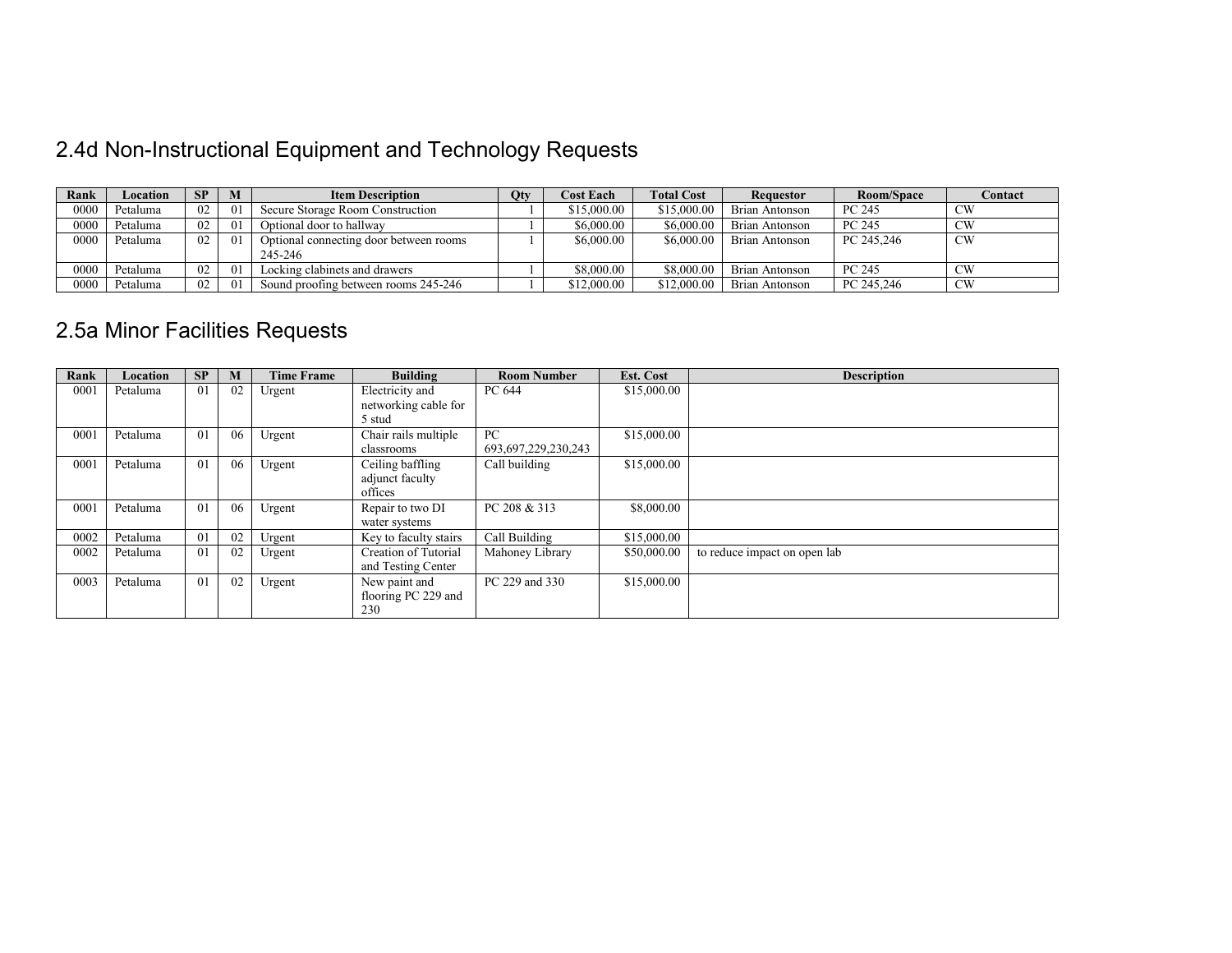#### 2.5b Analysis of Existing Facilities

A thorough analysis of SRJC Petaluma has been completed through the Bond Measure H Facility Master Plan process and can be accessed on that website. Thanks to Measure H funding and Strong Workfoce Grants a remodeled classroom is being transformed into a Veterinary Technology lab. In addition, SRJC Petaluma will start construction in Spring 2019 on a science addition that will house classrooms for Chemistry and Anthropology in addition to an outdoor classroom, anthropology dig site, and other engagement spaces.

Although the Phase II and Phase III expansion/renovation trippled the square footage of the Petaluma Campus, there remains significant need in order to complete SRJC Petaluma as a comprehensive Liberal Arts and Sciences campus. Our current facilities can only support introductory Chemistry and Biology courses; by expanding our facilities SRJC Petaluma could help the district by offering more high demand STEM classes. SRJC Petaluma is requesting the following additional lab classrooms:

\* Biology: a third lab is needed to offer either Physiology and introductory Anatomy (ANAT 40) classes or Biology majors class: Plant (BIO 2.2) and Animal biology (BIO 2.3).

\* Agriculture: a new lab is needed with storage and access to water. The Veterinary Technology program offers classes on both the Santa Rosa and Petaluma Campuses (rotating day and night offerings); however, neither campus has provided the program with a classroom home. Consequentially, the lead faculty member has equipment stored in 5+ sites, with many items being unused due to lack of classroom space (for example dental tables for mock surgeries). Petaluma Campus would serve as a good home for the Vet Tech program because our Vet Tech classes consistently yield strong enrollment, we are proximal to the local large animal Vet Hospital, and the lead faculty is developing use of a nearby private ranch for instruction. A new Vet Tech lab could also be shared by Plant Science classes because the two disciplines currently share microscopes and other supplies.

\* Art: a drawing painting lab is needed in a new location to allow Jacobs to be consolidated for Student Services. Although AB 705 might allow for consolidation of Assessment out of PC 128 and into Student Services spaces, allowing this space to become an assignable computer lab classroom.

\*Mahoney Library and the Tutorial Center/Writing Center/Open Computer Lab: In 2017/2018 the Mahoney Library created a Learning Commons for students further centralizing Mahoney as a sticky study space for students. In Fall 2018, the Petaluma Tutorial Center and the Writing Center will be integrated in Doyle PC 247. Measure H is supporting a feasibility study of moving Media Services out of Mahoney and into Richard Call Building, colocating their services and storage with Instructional Technology departments. This would allow the Tutorial/Writing Center to move into space on the first floor of Mahoney as well as adding open lab services to this same location. Other potential moves would then yield 2-4 assignable classrooms.

\*Student Garden: Our full-time faculty members are transforming SRJC Petaluma into an indoor/outdoor learning environment. We are seeking funds to (a) futher build the Student Garden as a demonstration classroom for Geology, Agriculture Science, and cross-discipline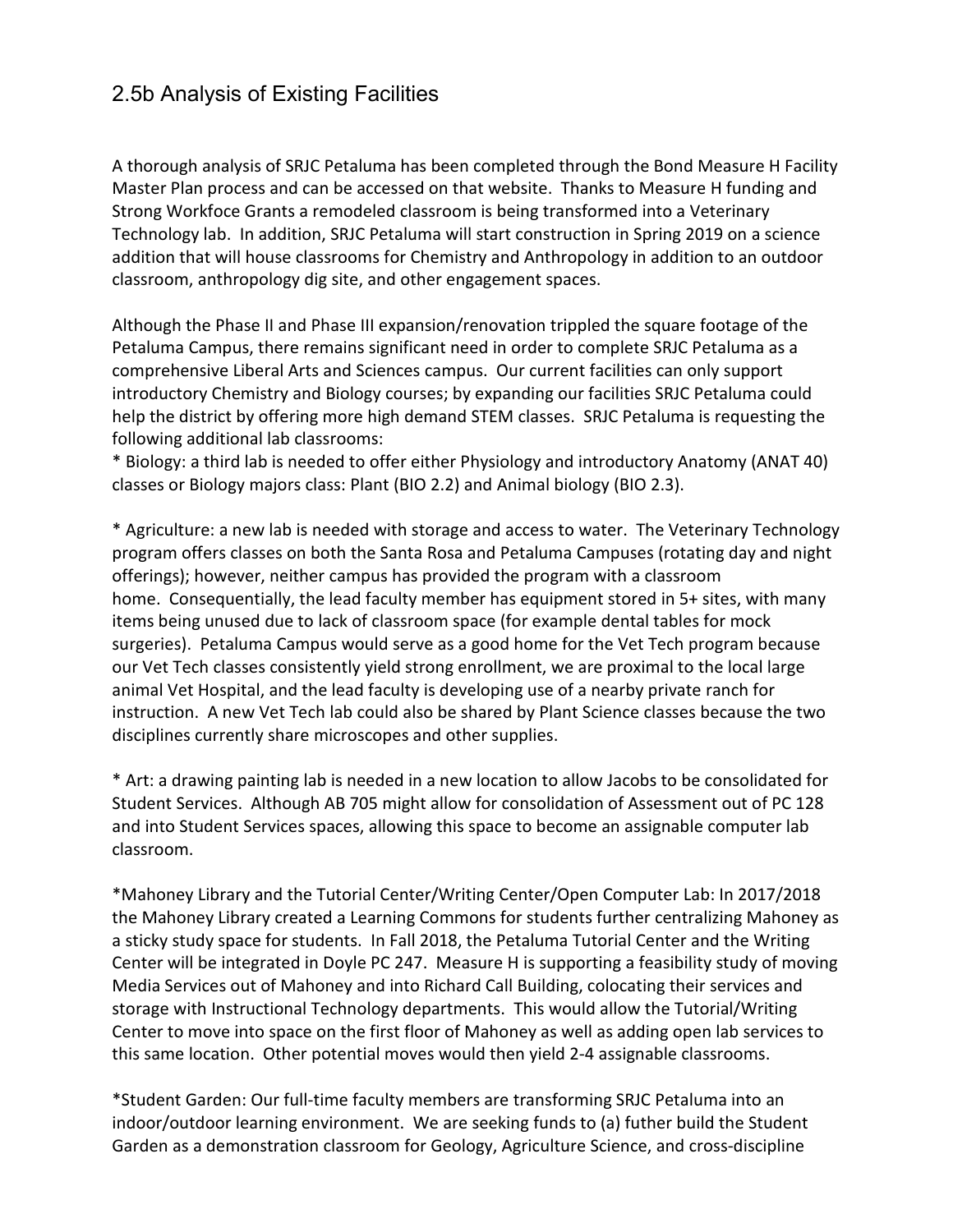discussions of food systems. We would purchase a greenhouse, rainwater catchment system, build an aquaponics system, and install a small scale solar system (\$50,000).

\*Childare Center: SRJC Petaluma students have consistently expressed the need for an onsite childcare center. Providing childcare would increase access for students who couldn't otherwise attend in person and benefit the local economy with workforce development. We have developed community partnerships and are currently working to leaverage internal resources. The funds would be used to prepare a site for a modular building and purchase furniture. The childcare site would partner wih Child Development Department as a learning environment for students.

3.1 Develop Financial Resources

- $\overline{\phantom{a}}$ 3.2 Serve our Diverse Communities
- $\overline{\phantom{a}}$ 3.3 Cultivate a Healthy Organization

 $\overline{\phantom{a}}$ 3.4 Safety and Emergency Preparedness

 $\overline{\phantom{a}}$ 3.5 Establish a Culture of Sustainability

#### $\overline{\phantom{a}}$ 4.1a Course Student Learning Outcomes Assessment

The Petaluma Campus supports student learning through facilitation of department-level courses and programs. Though not directly involved in creating, assessing, or using course- or program-level student learning outcomes for program improvement, the Petaluma Campus does offer a wide variety of programs and services that support the achievement of institutional learning outcomes (see 4.2a). Further, the Petaluma Campus Dean of Instruction participates with the Academic Affairs Council in the annual program review process and is actively involved in the review of those majors and certificates located exclusively on the Petaluma Campus.

#### 4.1b Program Student Learning Outcomes Assessment

As noted in section 4.1a, the Petaluma Campus supports student learning through facilitation of department-level courses and programs. Though not directly involved in creating, assessing, or using course- or program-level student learning outcomes for program improvement, the Petaluma Campus does offer a wide variety of programs and services that support the achievement of institutional learning outcomes (see 4.2a). Further, the Petaluma Campus Dean of Instruction participates with the Academic Affairs Council in the annual program review process and is actively involved in the review of those majors and certificates located exclusively on the Petaluma Campus.

### 4.1c Student Learning Outcomes Reporting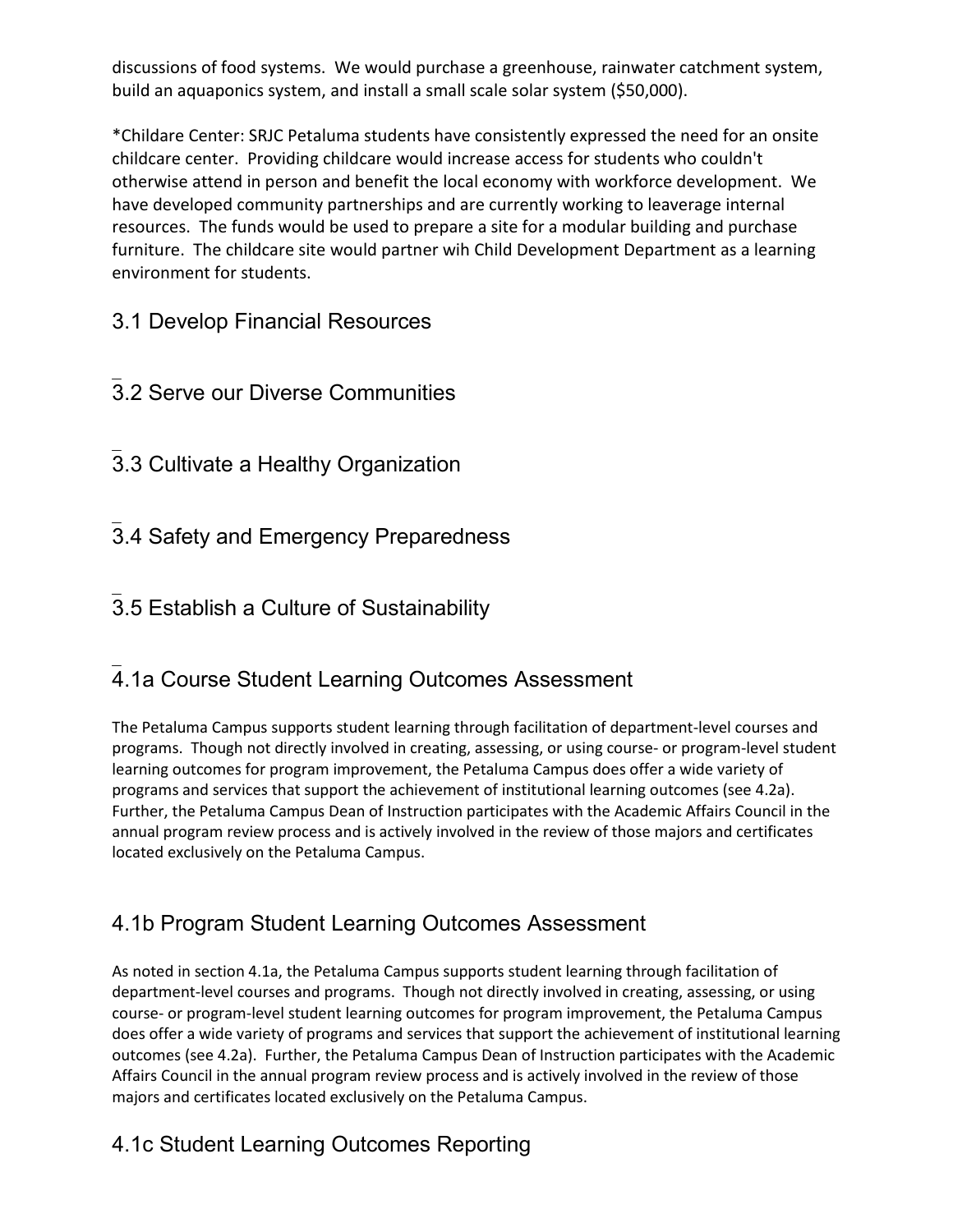| <b>Type</b> | <b>Name</b> | <b>Student</b> | Assessment              | Change      |
|-------------|-------------|----------------|-------------------------|-------------|
|             |             | Assessment     | <b>Results Analyzed</b> | Implemented |
|             |             | Implemented    |                         |             |

#### 4.2a Key Courses or Services that address Institutional Outcomes

**Course/Service 1a 1b 1c 2a 2b 2c 2d 3a 3b 4a 4b 5 6a 6b 6c 7**

#### 4.2b Narrative (Optional)

#### INSTRUCTIONAL PROGRAMS

The Petaluma Campus in concert with other instructional areas (Clusters, Library, Counseling, etc.) ensures that institutional learning outcomes are addressed in curricular offerings, service delivery and staff training programs.

#### 5.0 Performance Measures

 $\overline{\phantom{a}}$ 5.1 Effective Class Schedule: Course Offerings, Times, Locations, and Delivery Modes (annual)

- $\overline{\phantom{a}}$ 5.2a Enrollment Efficiency
- $\overline{\phantom{a}}$ 5.2b Average Class Size
- $\overline{\phantom{a}}$ 5.3 Instructional Productivity
- $\overline{\phantom{a}}$ 5.4 Curriculum Currency
- $\overline{\phantom{a}}$ 5.5 Successful Program Completion
- $\overline{\phantom{a}}$ 5.6 Student Success
- $\overline{\phantom{a}}$ 5.7 Student Access
- $\overline{\phantom{a}}$ 5.8 Curriculum Offered Within Reasonable Time Frame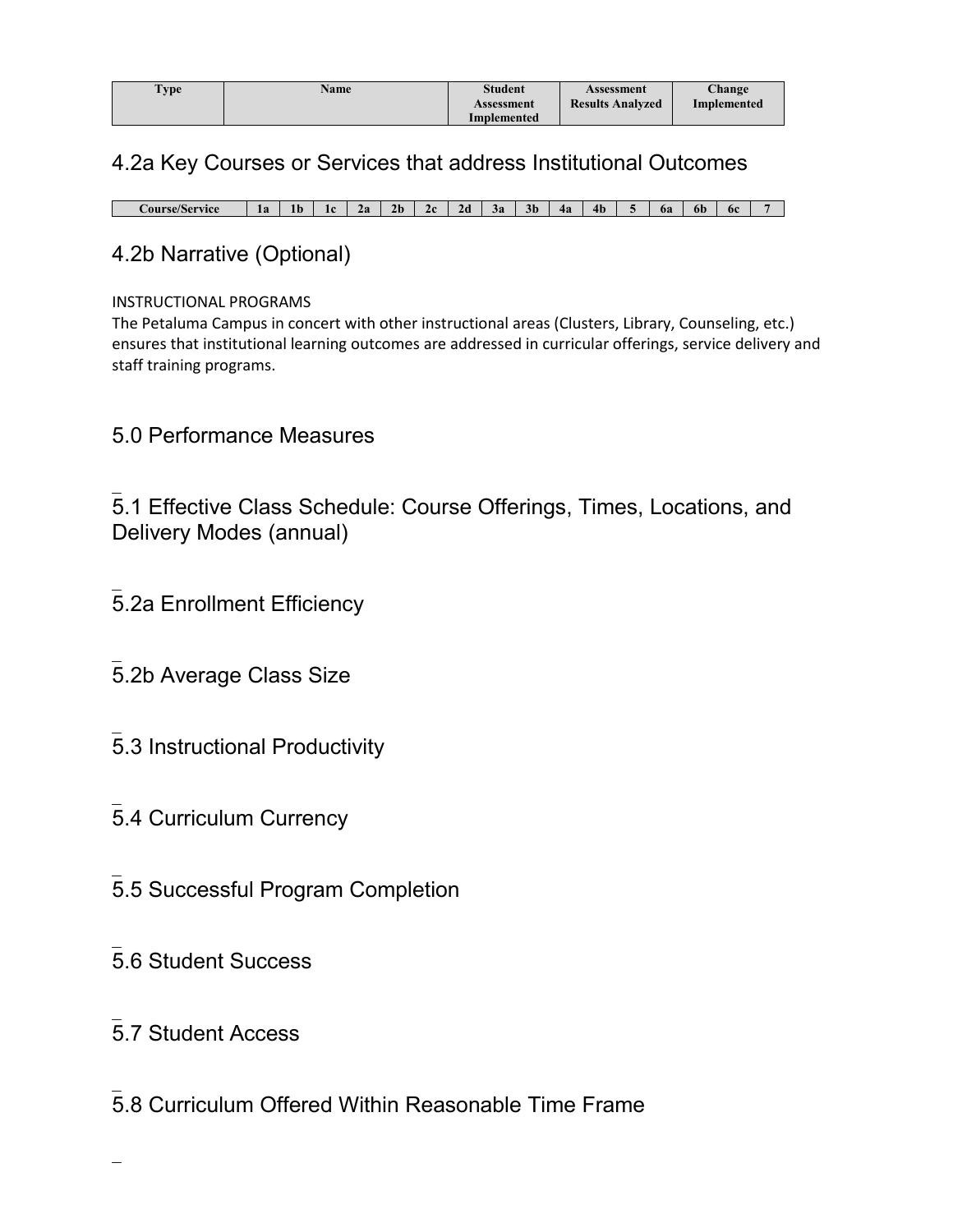### 5.9a Curriculum Responsiveness

 $\overline{\phantom{a}}$ 5.9b Alignment with High Schools (Tech-Prep ONLY)

 $\overline{\phantom{a}}$ 5.10 Alignment with Transfer Institutions (Transfer Majors ONLY)

 $\overline{\phantom{a}}$ 5.11a Labor Market Demand (Occupational Programs ONLY)

 $\overline{\phantom{a}}$ 5.11b Academic Standards

 $\overline{\phantom{0}}$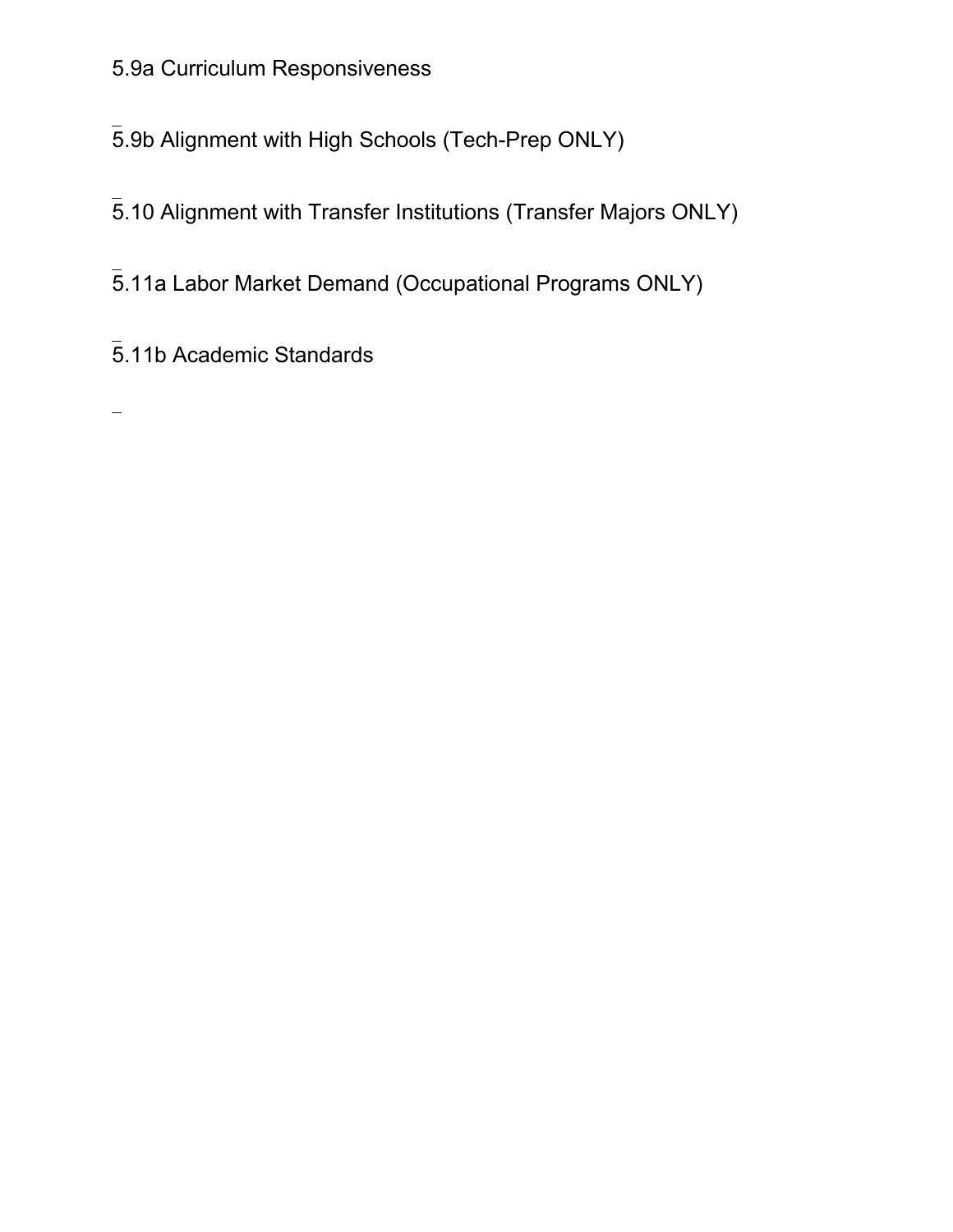## 6.1 Progress and Accomplishments Since Last Program/Unit Review

| Rank | Location | SP             | M  | Goal                                                               | Objective                                                                                                                                                                                                                                                                                                                                                                                     | <b>Time Frame</b> | <b>Progress to Date</b>                                                                                                                                                                                                                                                                                                                                                                                                                                                                                                                                                                                                                                                                                                                                                                                                                                                                                                                                                                                                                     |
|------|----------|----------------|----|--------------------------------------------------------------------|-----------------------------------------------------------------------------------------------------------------------------------------------------------------------------------------------------------------------------------------------------------------------------------------------------------------------------------------------------------------------------------------------|-------------------|---------------------------------------------------------------------------------------------------------------------------------------------------------------------------------------------------------------------------------------------------------------------------------------------------------------------------------------------------------------------------------------------------------------------------------------------------------------------------------------------------------------------------------------------------------------------------------------------------------------------------------------------------------------------------------------------------------------------------------------------------------------------------------------------------------------------------------------------------------------------------------------------------------------------------------------------------------------------------------------------------------------------------------------------|
| 0001 | Petaluma | 01             | 01 | 1.0 Develop and implement an enrollment                            | 1.1 Develop/expand, market, offer, and                                                                                                                                                                                                                                                                                                                                                        | 2018-2019         | Ongoing: (a) the proposal for the Sonoma                                                                                                                                                                                                                                                                                                                                                                                                                                                                                                                                                                                                                                                                                                                                                                                                                                                                                                                                                                                                    |
|      |          |                |    | management and growth plan for SRJC                                | evaluate outcomes for (a) 4-year degree                                                                                                                                                                                                                                                                                                                                                       |                   | State University degree completion program                                                                                                                                                                                                                                                                                                                                                                                                                                                                                                                                                                                                                                                                                                                                                                                                                                                                                                                                                                                                  |
|      |          |                |    | Petaluma, including short-and long-term                            | completion partnerships, (b) majors and                                                                                                                                                                                                                                                                                                                                                       |                   | made progress in SSU's Academic Senate; a                                                                                                                                                                                                                                                                                                                                                                                                                                                                                                                                                                                                                                                                                                                                                                                                                                                                                                                                                                                                   |
|      |          |                |    | strategies, increased efficiency, and outreach                     | certificates that can be completed in whole at                                                                                                                                                                                                                                                                                                                                                |                   | second degree completion program with                                                                                                                                                                                                                                                                                                                                                                                                                                                                                                                                                                                                                                                                                                                                                                                                                                                                                                                                                                                                       |
|      |          |                |    | and marketing.                                                     | SRJC Petaluma, (c)Transfer Track, (d)                                                                                                                                                                                                                                                                                                                                                         |                   | Brandmann University was established; (b)                                                                                                                                                                                                                                                                                                                                                                                                                                                                                                                                                                                                                                                                                                                                                                                                                                                                                                                                                                                                   |
|      |          |                |    |                                                                    | integration of online offerings with F2F                                                                                                                                                                                                                                                                                                                                                      |                   | Majors and certificates that can be completed                                                                                                                                                                                                                                                                                                                                                                                                                                                                                                                                                                                                                                                                                                                                                                                                                                                                                                                                                                                               |
|      |          |                |    |                                                                    | instruction, and (e) Guided Pathways model.                                                                                                                                                                                                                                                                                                                                                   |                   | a Petaluma start to finish continue to expand                                                                                                                                                                                                                                                                                                                                                                                                                                                                                                                                                                                                                                                                                                                                                                                                                                                                                                                                                                                               |
|      |          |                |    |                                                                    |                                                                                                                                                                                                                                                                                                                                                                                               |                   | each year - we now have 22 majors and 13                                                                                                                                                                                                                                                                                                                                                                                                                                                                                                                                                                                                                                                                                                                                                                                                                                                                                                                                                                                                    |
|      |          |                |    |                                                                    |                                                                                                                                                                                                                                                                                                                                                                                               |                   | certificates; (c) Transfer Track offerings                                                                                                                                                                                                                                                                                                                                                                                                                                                                                                                                                                                                                                                                                                                                                                                                                                                                                                                                                                                                  |
|      |          |                |    |                                                                    |                                                                                                                                                                                                                                                                                                                                                                                               |                   | continue to be refined and optimized; (d)                                                                                                                                                                                                                                                                                                                                                                                                                                                                                                                                                                                                                                                                                                                                                                                                                                                                                                                                                                                                   |
|      |          |                |    |                                                                    |                                                                                                                                                                                                                                                                                                                                                                                               |                   | online instruction is rapidly growing and is                                                                                                                                                                                                                                                                                                                                                                                                                                                                                                                                                                                                                                                                                                                                                                                                                                                                                                                                                                                                |
|      |          |                |    |                                                                    |                                                                                                                                                                                                                                                                                                                                                                                               |                   | impacting face-to-face enrollments at all sites<br>- the Petaluma Dean of Instruction is                                                                                                                                                                                                                                                                                                                                                                                                                                                                                                                                                                                                                                                                                                                                                                                                                                                                                                                                                    |
|      |          |                |    |                                                                    |                                                                                                                                                                                                                                                                                                                                                                                               |                   |                                                                                                                                                                                                                                                                                                                                                                                                                                                                                                                                                                                                                                                                                                                                                                                                                                                                                                                                                                                                                                             |
|      |          |                |    |                                                                    |                                                                                                                                                                                                                                                                                                                                                                                               |                   | regularly meeting with Department Chairs<br>and Cluster Dean to consider our scheduled                                                                                                                                                                                                                                                                                                                                                                                                                                                                                                                                                                                                                                                                                                                                                                                                                                                                                                                                                      |
|      |          |                |    |                                                                    |                                                                                                                                                                                                                                                                                                                                                                                               |                   | offerings District-wide; (e) ongoing - the                                                                                                                                                                                                                                                                                                                                                                                                                                                                                                                                                                                                                                                                                                                                                                                                                                                                                                                                                                                                  |
|      |          |                |    |                                                                    |                                                                                                                                                                                                                                                                                                                                                                                               |                   | District is in the "inquiry" phase with Guided                                                                                                                                                                                                                                                                                                                                                                                                                                                                                                                                                                                                                                                                                                                                                                                                                                                                                                                                                                                              |
|      |          |                |    |                                                                    |                                                                                                                                                                                                                                                                                                                                                                                               |                   | Pathways, Petaluma Dean of Instruction is                                                                                                                                                                                                                                                                                                                                                                                                                                                                                                                                                                                                                                                                                                                                                                                                                                                                                                                                                                                                   |
|      |          |                |    |                                                                    |                                                                                                                                                                                                                                                                                                                                                                                               |                   | fully involved in the District conversations.                                                                                                                                                                                                                                                                                                                                                                                                                                                                                                                                                                                                                                                                                                                                                                                                                                                                                                                                                                                               |
| 0001 | Petaluma | 0 <sub>1</sub> | 01 |                                                                    | 1.2 Rebuild SRJC Petaluma Instruction                                                                                                                                                                                                                                                                                                                                                         | 2018-2019         | Ongoing: SRJC Petaluma will convert to                                                                                                                                                                                                                                                                                                                                                                                                                                                                                                                                                                                                                                                                                                                                                                                                                                                                                                                                                                                                      |
|      |          |                |    |                                                                    |                                                                                                                                                                                                                                                                                                                                                                                               |                   |                                                                                                                                                                                                                                                                                                                                                                                                                                                                                                                                                                                                                                                                                                                                                                                                                                                                                                                                                                                                                                             |
|      |          |                |    |                                                                    |                                                                                                                                                                                                                                                                                                                                                                                               |                   |                                                                                                                                                                                                                                                                                                                                                                                                                                                                                                                                                                                                                                                                                                                                                                                                                                                                                                                                                                                                                                             |
|      |          |                |    |                                                                    | services.                                                                                                                                                                                                                                                                                                                                                                                     |                   |                                                                                                                                                                                                                                                                                                                                                                                                                                                                                                                                                                                                                                                                                                                                                                                                                                                                                                                                                                                                                                             |
|      |          |                |    |                                                                    |                                                                                                                                                                                                                                                                                                                                                                                               |                   |                                                                                                                                                                                                                                                                                                                                                                                                                                                                                                                                                                                                                                                                                                                                                                                                                                                                                                                                                                                                                                             |
|      |          |                |    |                                                                    |                                                                                                                                                                                                                                                                                                                                                                                               |                   | certificates.                                                                                                                                                                                                                                                                                                                                                                                                                                                                                                                                                                                                                                                                                                                                                                                                                                                                                                                                                                                                                               |
| 0002 | Petaluma | 02             | 03 |                                                                    |                                                                                                                                                                                                                                                                                                                                                                                               | 2018-2019         |                                                                                                                                                                                                                                                                                                                                                                                                                                                                                                                                                                                                                                                                                                                                                                                                                                                                                                                                                                                                                                             |
|      |          |                |    |                                                                    |                                                                                                                                                                                                                                                                                                                                                                                               |                   |                                                                                                                                                                                                                                                                                                                                                                                                                                                                                                                                                                                                                                                                                                                                                                                                                                                                                                                                                                                                                                             |
|      |          |                |    |                                                                    |                                                                                                                                                                                                                                                                                                                                                                                               |                   |                                                                                                                                                                                                                                                                                                                                                                                                                                                                                                                                                                                                                                                                                                                                                                                                                                                                                                                                                                                                                                             |
|      |          |                |    |                                                                    |                                                                                                                                                                                                                                                                                                                                                                                               |                   |                                                                                                                                                                                                                                                                                                                                                                                                                                                                                                                                                                                                                                                                                                                                                                                                                                                                                                                                                                                                                                             |
|      |          |                |    |                                                                    |                                                                                                                                                                                                                                                                                                                                                                                               |                   |                                                                                                                                                                                                                                                                                                                                                                                                                                                                                                                                                                                                                                                                                                                                                                                                                                                                                                                                                                                                                                             |
|      |          |                |    |                                                                    |                                                                                                                                                                                                                                                                                                                                                                                               |                   |                                                                                                                                                                                                                                                                                                                                                                                                                                                                                                                                                                                                                                                                                                                                                                                                                                                                                                                                                                                                                                             |
|      |          |                |    |                                                                    |                                                                                                                                                                                                                                                                                                                                                                                               |                   |                                                                                                                                                                                                                                                                                                                                                                                                                                                                                                                                                                                                                                                                                                                                                                                                                                                                                                                                                                                                                                             |
|      |          |                |    |                                                                    |                                                                                                                                                                                                                                                                                                                                                                                               |                   |                                                                                                                                                                                                                                                                                                                                                                                                                                                                                                                                                                                                                                                                                                                                                                                                                                                                                                                                                                                                                                             |
|      |          |                |    |                                                                    |                                                                                                                                                                                                                                                                                                                                                                                               |                   |                                                                                                                                                                                                                                                                                                                                                                                                                                                                                                                                                                                                                                                                                                                                                                                                                                                                                                                                                                                                                                             |
|      |          |                |    |                                                                    |                                                                                                                                                                                                                                                                                                                                                                                               |                   |                                                                                                                                                                                                                                                                                                                                                                                                                                                                                                                                                                                                                                                                                                                                                                                                                                                                                                                                                                                                                                             |
|      |          |                |    |                                                                    |                                                                                                                                                                                                                                                                                                                                                                                               |                   |                                                                                                                                                                                                                                                                                                                                                                                                                                                                                                                                                                                                                                                                                                                                                                                                                                                                                                                                                                                                                                             |
|      |          |                |    |                                                                    |                                                                                                                                                                                                                                                                                                                                                                                               |                   |                                                                                                                                                                                                                                                                                                                                                                                                                                                                                                                                                                                                                                                                                                                                                                                                                                                                                                                                                                                                                                             |
|      |          |                |    |                                                                    |                                                                                                                                                                                                                                                                                                                                                                                               |                   |                                                                                                                                                                                                                                                                                                                                                                                                                                                                                                                                                                                                                                                                                                                                                                                                                                                                                                                                                                                                                                             |
|      |          |                |    |                                                                    |                                                                                                                                                                                                                                                                                                                                                                                               |                   |                                                                                                                                                                                                                                                                                                                                                                                                                                                                                                                                                                                                                                                                                                                                                                                                                                                                                                                                                                                                                                             |
|      |          |                |    |                                                                    |                                                                                                                                                                                                                                                                                                                                                                                               |                   |                                                                                                                                                                                                                                                                                                                                                                                                                                                                                                                                                                                                                                                                                                                                                                                                                                                                                                                                                                                                                                             |
|      |          |                |    |                                                                    |                                                                                                                                                                                                                                                                                                                                                                                               |                   |                                                                                                                                                                                                                                                                                                                                                                                                                                                                                                                                                                                                                                                                                                                                                                                                                                                                                                                                                                                                                                             |
|      |          |                |    |                                                                    |                                                                                                                                                                                                                                                                                                                                                                                               |                   |                                                                                                                                                                                                                                                                                                                                                                                                                                                                                                                                                                                                                                                                                                                                                                                                                                                                                                                                                                                                                                             |
|      |          |                |    |                                                                    |                                                                                                                                                                                                                                                                                                                                                                                               |                   |                                                                                                                                                                                                                                                                                                                                                                                                                                                                                                                                                                                                                                                                                                                                                                                                                                                                                                                                                                                                                                             |
|      |          |                |    |                                                                    |                                                                                                                                                                                                                                                                                                                                                                                               |                   |                                                                                                                                                                                                                                                                                                                                                                                                                                                                                                                                                                                                                                                                                                                                                                                                                                                                                                                                                                                                                                             |
| 0002 | Petaluma | 02             | 03 | 2.0 Explore and strenthen CTE prescence at<br><b>SRJC</b> Petaluma | website to promote depree/transfer programs,<br>certificates, faculty, and study support<br>2.1 Pursue and implement categorical funding<br>to support existing and new certificate<br>offerings on campus.<br>2.2 Connect current CTE programs to local<br>industry to build partnerships, identify<br>training opportunities for staff, and build<br>internship opportunities for students. | 2018-2019         | Drupal 8 along with the District this year,<br>Petaluma has assisted Departments with<br>adding information to their websites to<br>improve representation of Petaluma<br>Ongoing: SRJC Petaluma has secured an<br>additional \$700,000 in 2019 Strong<br>Workforce and CTEA/Perkins grants; SRJC<br>Petaluma Administration actively advocated<br>for the FEMA Disaster Relief grant to<br>construct a \$10 million Construction and<br>Trades Training Center on the Petaluma<br>Campus.<br>Ongoing: Water/Wastewater program hired a<br>new professional expert to increase the<br>number of available internships for students.<br>Vet Tech completed its classroom remodel.<br>Digital Media Audio enrollments have<br>increased, the recording studio remodel plan<br>was finalized and approved. Fitness,<br>Nutrition, and Health as well as the Yoga<br>Teachere Training engaged in heavy<br>promotional/relationship building activities.<br>CISCO Networking and IT Support re-<br>vitalized their advisory group in 2018/2019, |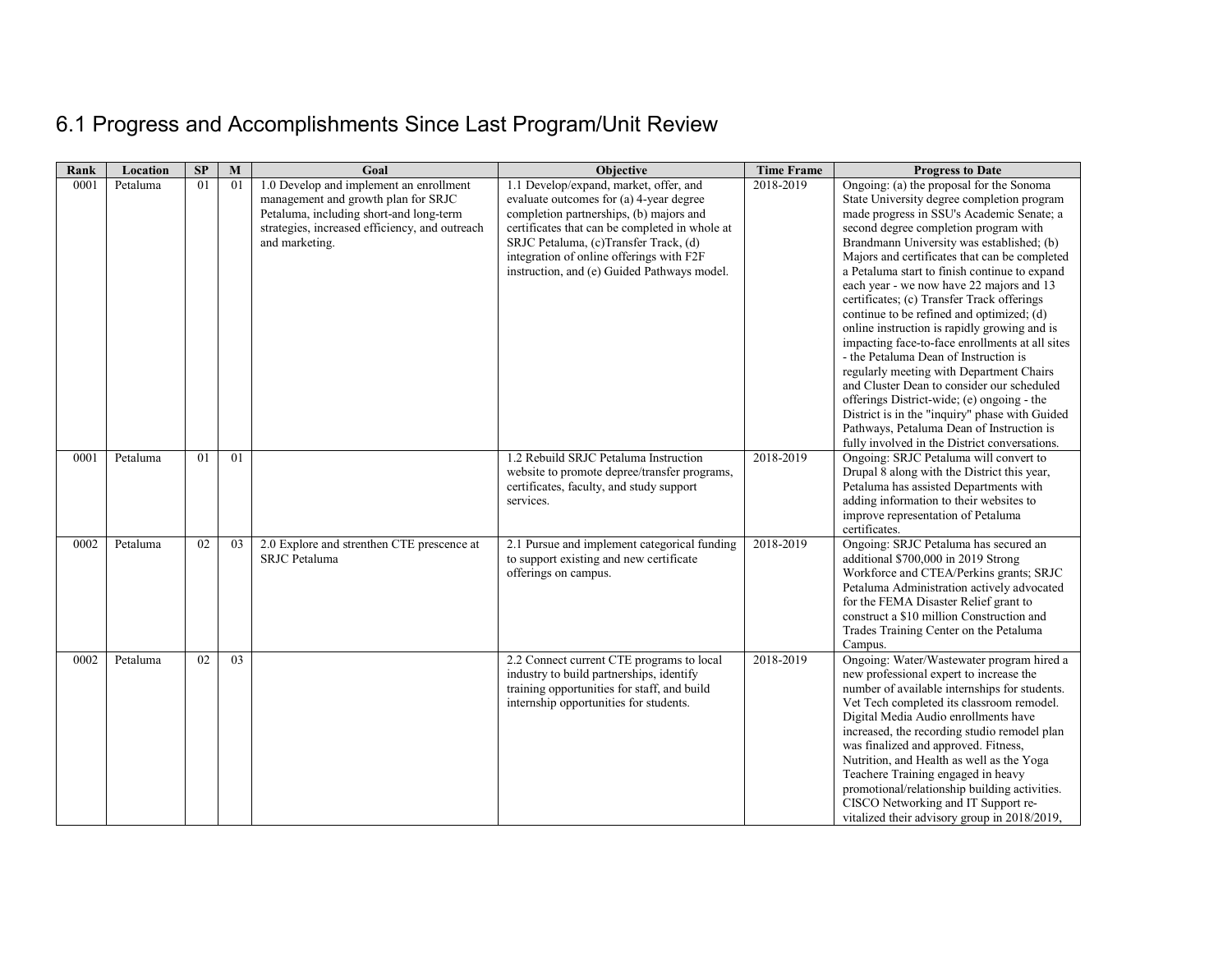|      |          |    |                |                                               |                                                                                                                                                                     |           | the popular Cyber Security summer camps<br>for high schools students continued.                                                                                                                                                                                                                          |
|------|----------|----|----------------|-----------------------------------------------|---------------------------------------------------------------------------------------------------------------------------------------------------------------------|-----------|----------------------------------------------------------------------------------------------------------------------------------------------------------------------------------------------------------------------------------------------------------------------------------------------------------|
| 0003 | Petaluma | 01 | 01             | 3.0 Expand STEM offerings at SRJC<br>Petaluma | 3.1 Collaborate with STEM department<br>chairs and cluster dean to develop a meeting<br>with Petaluma faculty and STEM faculty to<br>discuss Education Master Plan. | 2018-2019 | Ongoing: a map of STEM classes is complete<br>with potential classes/majors for Petaluma<br>identified. The discussion between STEM<br>Department Chairs and Petaluma Faculty at<br>the Petaluma Faculty Forum is tabled until<br>2019-2020 when key faculty return from<br>sabbatical and study abroad. |
| 0003 | Petaluma | 01 | 0 <sub>1</sub> |                                               | 3.2 Identify resources and facilities needed to<br>expand STEM and health programs, support<br>Measure H Petaluma project.                                          | 2018-2019 | Ongoing: The Measure H Sciences addition<br>for Chemistry and Anthroplogy is under<br>construction, equipment needs and funding<br>are monitored weekly. A case statement was<br>developed for fundraising to expand STEM<br>offerings.                                                                  |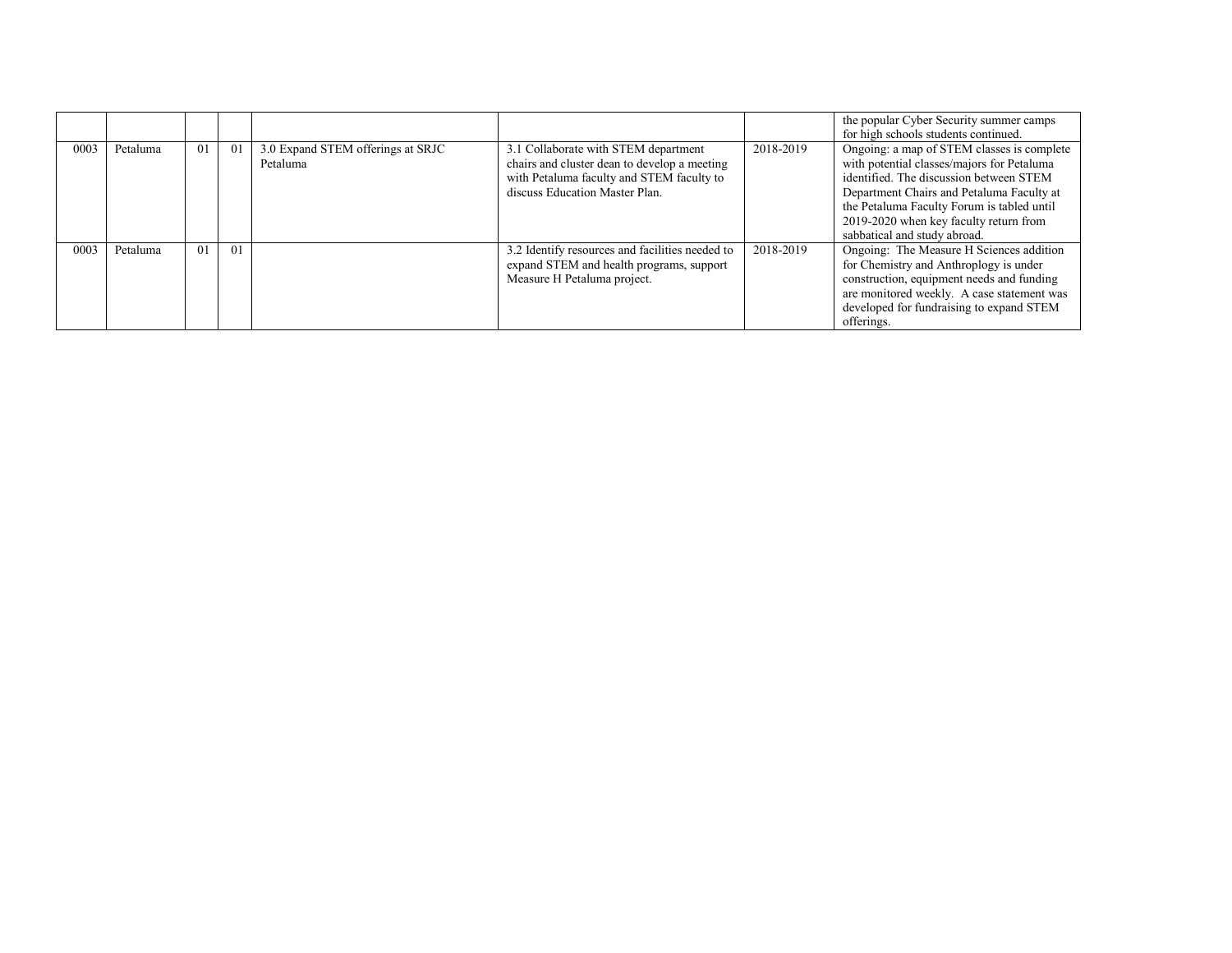### 6.2b PRPP Editor Feedback - Optional

6.2b PRPP Editor Feedback-Optional

New writer's guide was helpful. Any programming advances that would support the uploading of excel files would increase efficiency. It is cumbersome to have staff copy and paste data cell by cell.